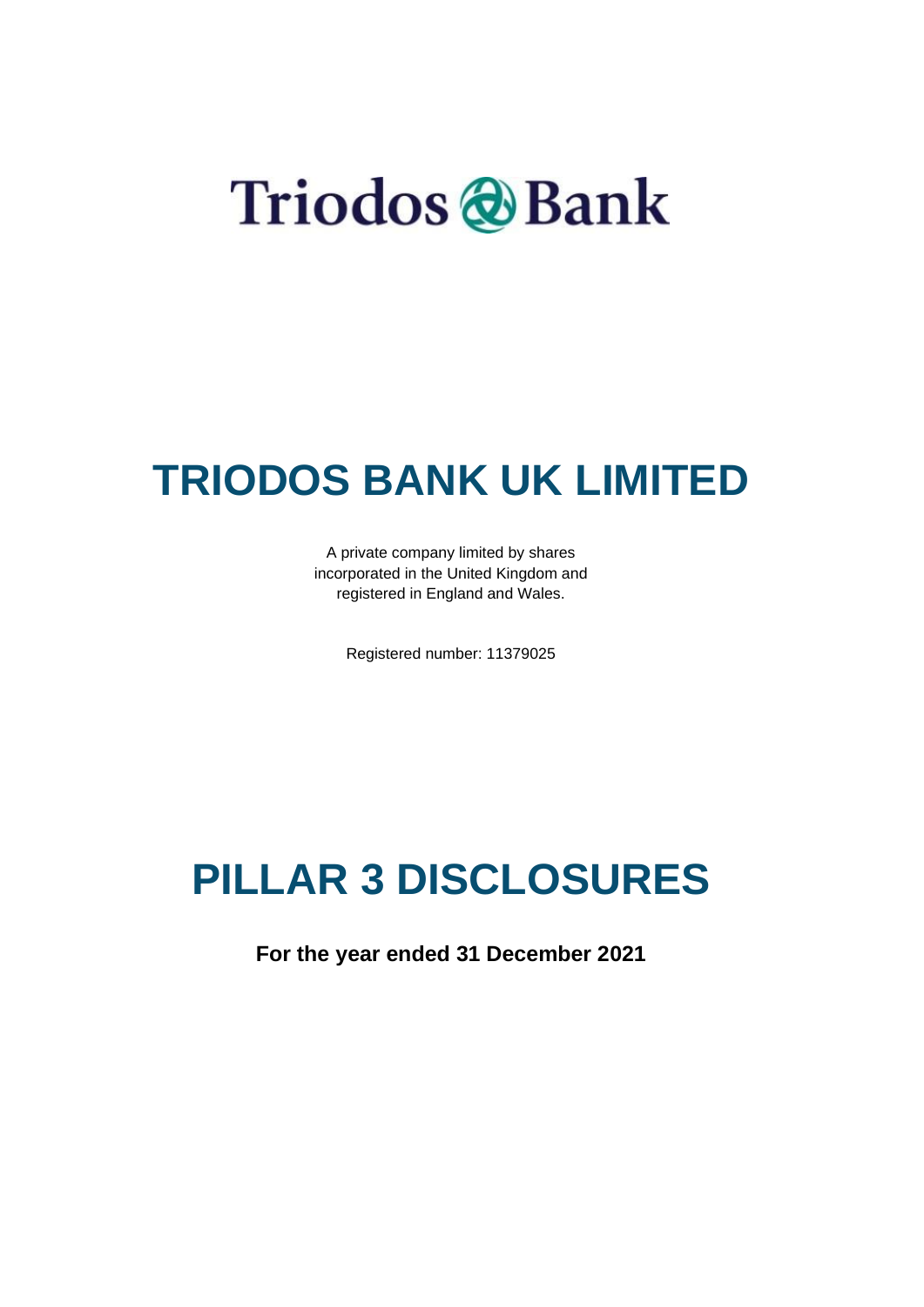### **CONTENTS**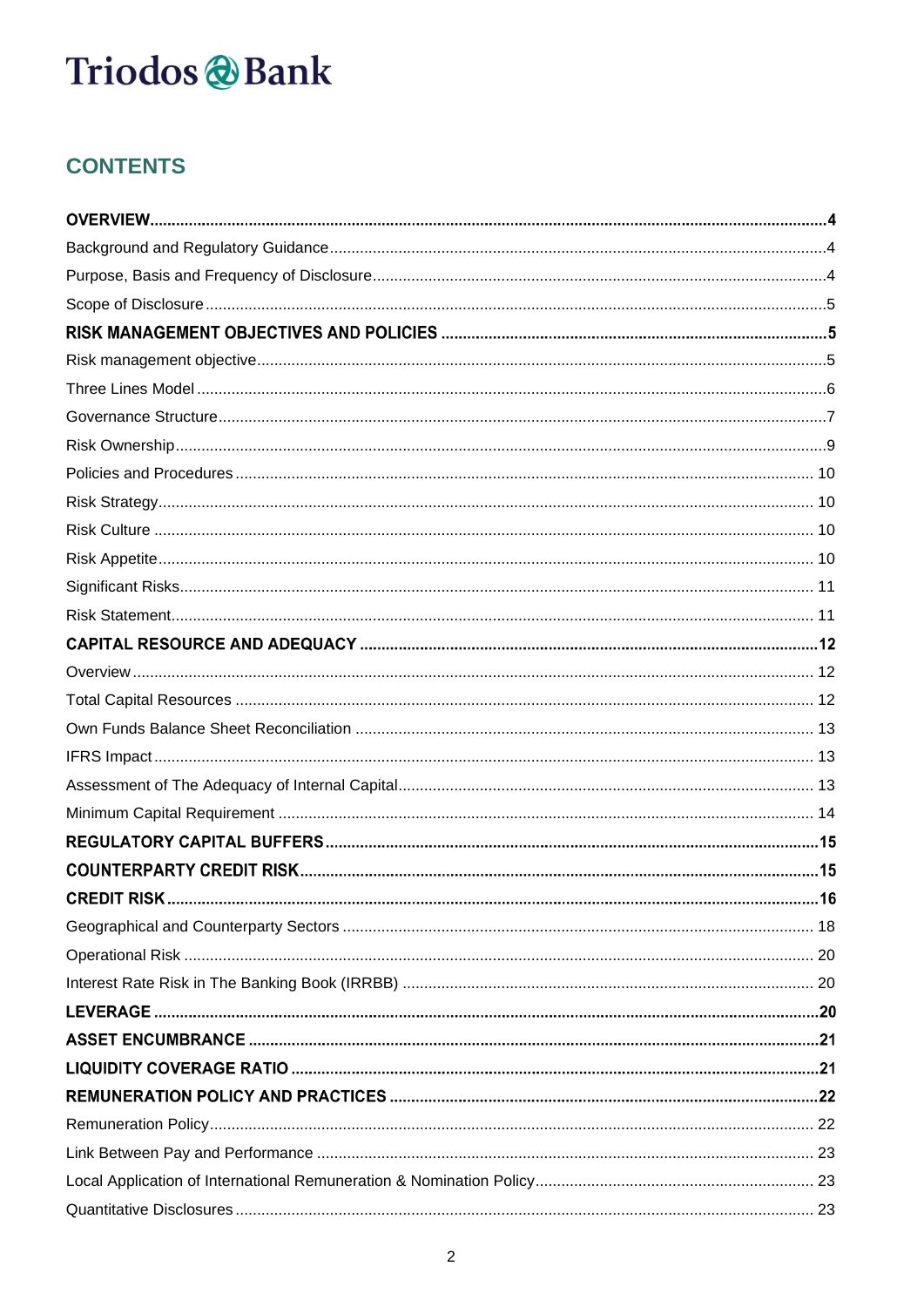| Appendix D - Disclosure in Relation To The Requirement for a Countercyclical Capital Buffer  32 |  |
|-------------------------------------------------------------------------------------------------|--|
|                                                                                                 |  |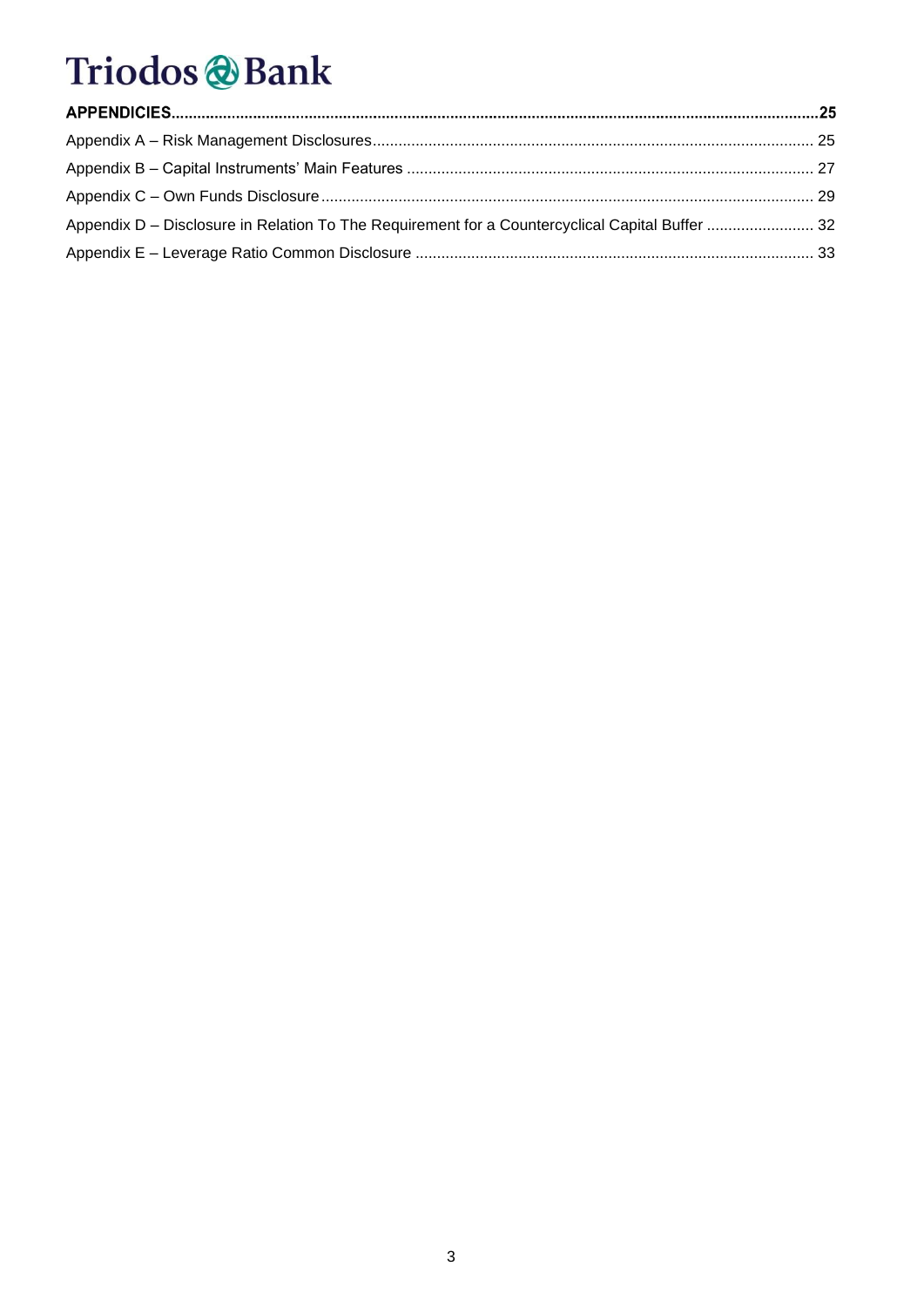### **OVERVIEW**

#### <span id="page-3-0"></span>**Background and Regulatory Guidance**

The Basel Committee on Banking Supervision (BCBS) set a global standard for the prudential regulation of banks and aim to improve the quality of banking supervision worldwide. The EU's Capital Requirements Directives (CRD) and Capital Requirements Regulations (CRR) implement the policy standards of Basel requirements for European financial institutions. These rules are frequently reviewed and updated to ensure the greatest safety for financial institutions, more recently leading to the development of CRR II (Regulation (EU) 2019/876) and CRD V (Directive (EU) 2019/878). The CRR and CRD rules are enforced in the UK, together with local implementing rules and guidance, by the Prudential Regulation Authority (PRA).

The UK's membership of the EU came to an end on 31 January 2020. The PRA has on-shored CRR with effect from 1 January 2021 via published final versions of EU Exit Instruments to ensure a legal UK framework is in place.

To ensure the safety of bank capital, Basel introduced a framework of three pillars. Pillar 1 sets out the minimum capital requirements firms are required to meet for credit, market and operational risk. Under Pillar 2, firms and supervisors assess internal capital adequacy and take a view on whether a firm should hold additional capital against risks not adequately covered in Pillar 1. Pillar 3 aims to encourage market discipline by developing a set of disclosure requirements which allows market participants to assess key pieces of information on a firm's capital, risk exposures, risk assessment processes and remuneration approach.

These three pillars were further enhanced by the aforementioned CRR II and CRD V after they were first journaled by the EU in June 2019. These rules were developed to follow a phased implementation throughout 2020 and 2021. In response to the COVID-19 pandemic, some rules were expedited, and others pushed back. In accordance with the EU (Withdrawal Agreement) Act, these CRR 'Quick Fix' measures apply directly to PRA regulated firms as well. Whilst the exact implementation of these rules varies between the UK and the rest of the EU, the main rules do remain consistent.

#### **Future Regulatory Developments**

In November 2020 the PRA, FCA and HM Treasury (HMT) issued a joint statement announcing the delay of the UK's version of CRR II enhanced reporting from June 2021 to January 2022. Significant changes being implemented include enhancement to Net Stable Funding Ratio (NSFR) requirements, leverage ratio requirements and a Standardized Approach for Counterparty Credit Risk. In October 2021, the PRA finalised their approach to Basel standards through Policy Statement 22/21. These regulatory changes started to be implemented by the PRA from 1 January 2022. As per the EU Commission Implementing Decision (2021/1753) of 1 October 2021, the UK has not currently been granted EU member state equivalence post Brexit. This has caused minor divergence between Triodos Bank UK Limited (hereafter 'Triodos Bank UK' or 'the Bank') and Triodos Bank Group (hereafter 'Triodos Bank') in the way some assets are risk weighted. For example, as per CRR II changes in Article 107.3, a third country credit institution shall be treated as exposures to an institution only where the third party prudential and supervisory requirements are at least equivalent to those applied in the Union. At Triodos Bank level, exposures to UK credit institutions are treated as Corporates, until such time as equivalence is granted.

#### <span id="page-3-1"></span>**Purpose, Basis and Frequency of Disclosure**

This document complies with the Pillar 3 disclosure requirements set out in Part Eight of the CRR and the PRA Rulebook. It provides background information on the approach used by Triodos Bank UK to manage risk and maintain its capital resources. It sets out the Bank's:

- Approach to risk management
- Governance structure
- Asset information and capital resources; and
- Compliance with EU and PRA capital requirements regulations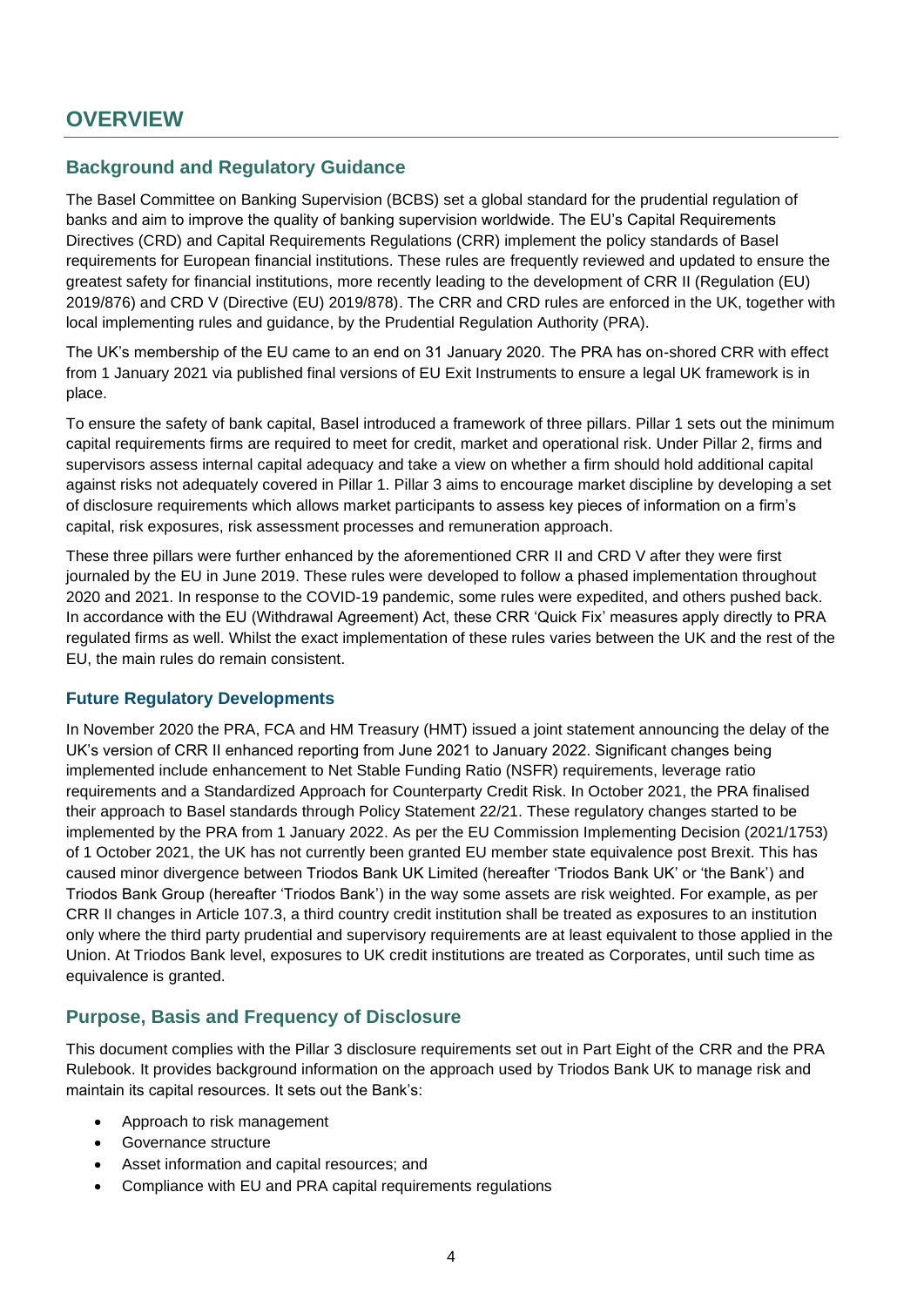The basis of these disclosures may differ from similar information in the Annual Report & Accounts prepared in accordance with EU International Financial Reporting Standards (IFRS); therefore, the information in these disclosures may not be directly comparable with that information.

The following sets out the Bank's disclosures including the information to be disclosed, frequency, location and verification.

**Information to be disclosed:** The Bank's policy is to meet all required Pillar 3 disclosure requirements as detailed in Part Eight of the Capital Requirements Regulations.

**Frequency:** The Bank's policy is to publish the disclosures on an annual basis in conjunction with the publication of the Annual Report and Accounts, which should be read jointly with this document. The European Banking Authority (EBA) has issued guidelines on disclosure frequency and the Bank considers that, given its size and complexity, Pillar 3 disclosures do not need to be made more frequently than annually in the absence of a material change in circumstances.

**Medium and location of publication:** The Bank's Pillar 3 disclosure is published on the Bank's corporate website [https://www.triodos.co.uk.](https://www.triodos.co.uk/)

**Verification:** These disclosures have been subject to internal review and validation by the Bank's Audit and Risk Committee (ARC) prior to being submitted to the Board for approval. These disclosures have not been, and are not required to be, subject to independent external audit, and do not constitute any part of the Bank's audited financial statements.

**Non-material, proprietary or confidential information:** This document has been prepared to meet the Pillar 3 disclosure requirements set out in CRR. The Bank does not seek any exemption from disclosure on the basis of materiality, proprietary or confidential information, unless specifically stated in the document.

#### <span id="page-4-0"></span>**Scope of Disclosure**

The Bank is a UK registered Bank authorised by the Prudential Regulation Authority (PRA) and regulated by the PRA and Financial Conduct Authority (FCA). The Bank trades as a 100% owned UK subsidiary of Triodos Bank and has no trading subsidiaries. The information disclosed in this document relates to Triodos Bank UK unless stated otherwise.

### **RISK MANAGEMENT OBJECTIVES AND POLICIES**

#### <span id="page-4-1"></span>**Risk management objective**

The risk management objective for Triodos Bank UK is to create an environment within which it can pursue its mission within risk appetite in a sustainable, prudent way to its fullest extent. This is supported by its Risk Management Framework (RMF).

The RMF articulates the risk management strategy, governance, approach, and control framework that identifies, assesses, responds, monitors, and reports on risk exposures faced by the Bank. It is owned operationally by the Chief Risk Officer (CRO) and approved by the Audit and Risk Committee (ARC).

Triodos Bank UK's RMF seeks to align to the Triodos Bank Group Risk Management Framework. However, it also reflects the UK regulatory environment where necessary, as guided and approved by the ARC.

The Board sets clear risk appetite statements, driven in conjunction with the 3-year strategic planning process, and both inputs support the Bank's approach to risk management. The CRO also undertakes an annual review that seeks to confirm that Triodos Bank UK's RMF remains fit for purpose in the period in between.

The core components of the Bank's RMF are summarised below in Figure 1.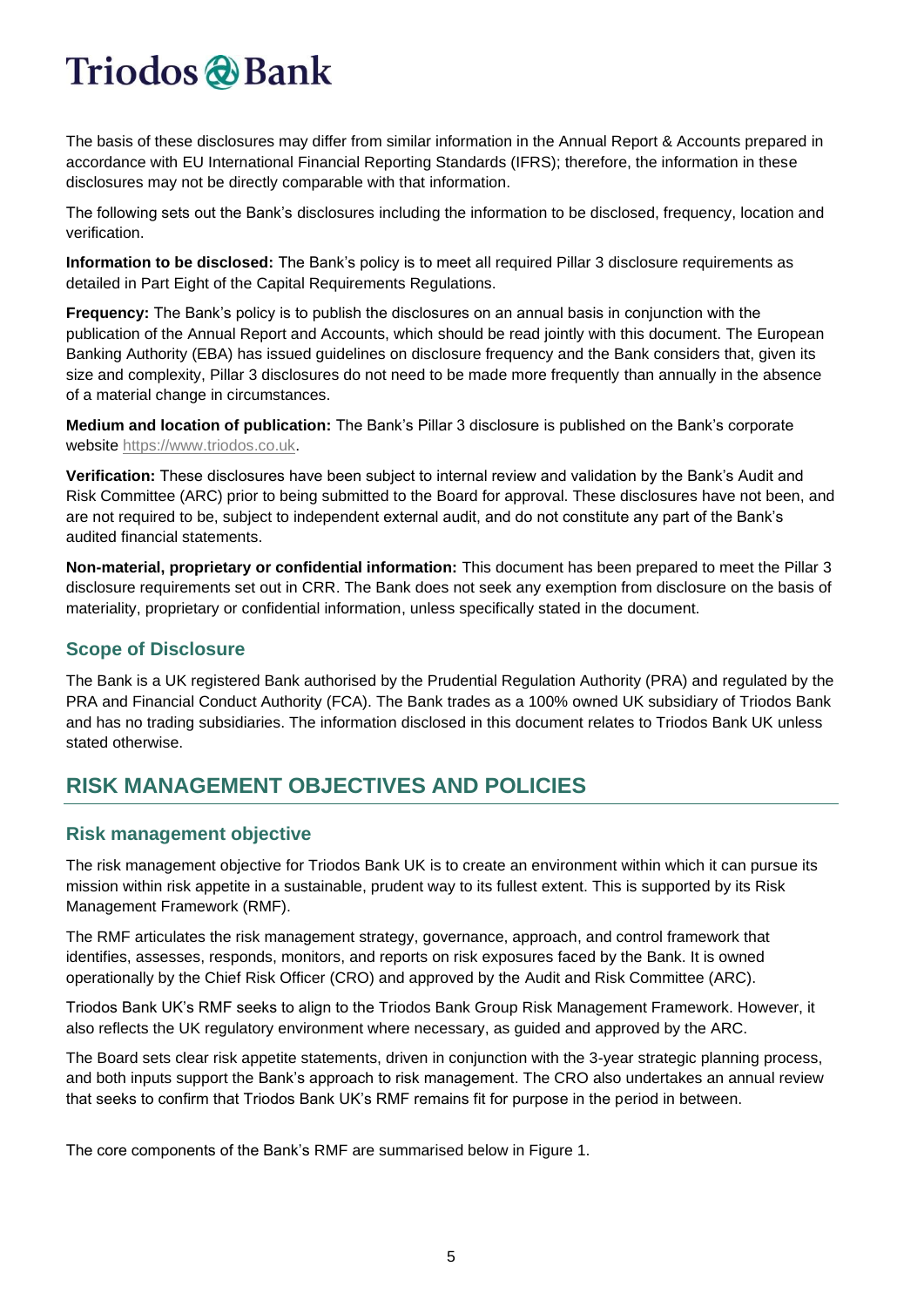*Figure 1: Enterprise Risk Management Framework*



#### <span id="page-5-0"></span>**Three Lines Model**

An industry-standard Three Lines model is incorporated in the RMF and applied within Triodos Bank UK to provide clarity of responsibilities based on an appropriate segregation of duties across each line. Operating in such a way allows each function to understand the boundaries of its responsibilities and how they fit into the internal control and risk management system. Application of this model provides a structure for periodic Risk and Internal Audit assurance activity around the RMF.

Primary responsibilities across the 3Lines model are summarised in the diagram below: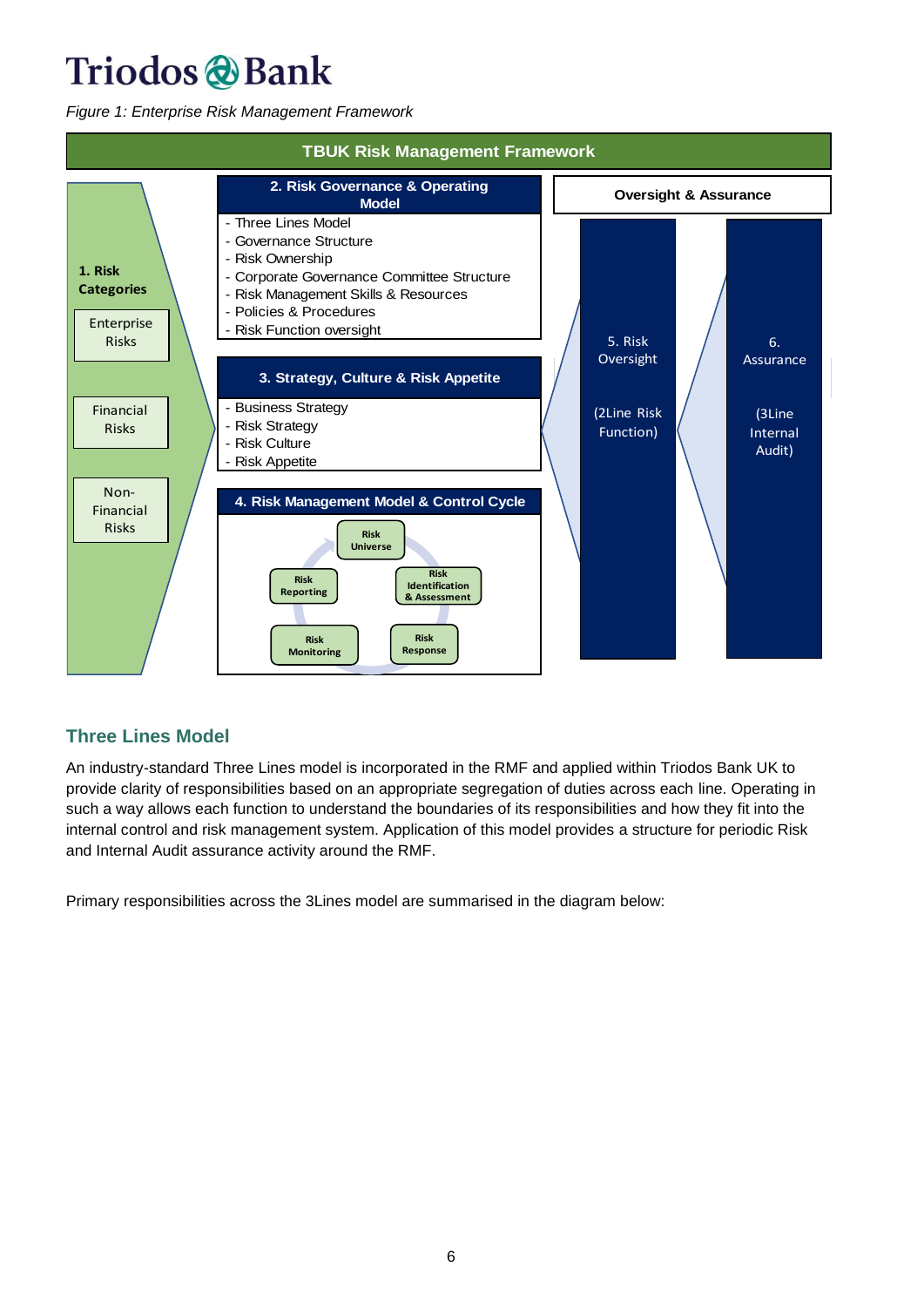*Figure 2: Three Lines Model*

### **First Line (1Line) = Business Areas (***Business Banking, Retail Banking and Corporate Finance, Operations, Marketing & Communications)* **Responsible for:** • Day to day identification, ownership, management, control & reporting of risk exposures in accordance with the strategies, policies and risk appetite set by the Board. • Taking informed risks in line with risk strategy, risk appetite & tolerance levels. •Executing and delivering the risk management cycle. • Reporting exposures to the Risk Function and defined governance committees and forums.

# **Second Line**

**(2Line) = Risk Function** *(Risk, Legal and Compliance,* 

*Finance & Treasury, Human Resources)*

#### **Responsible for:**

•Supporting / facilitating 1Line risk management.

- Oversight & challenge of day to day management, control & reporting of risks.
- Driving development of risk strategy & policy framework.
- Driving development, maintenance & promotion of risk appetite framework.
- Developing & implementing risk identification, assessment, monitoring & reporting framework, & related processes.
- 2Line risk opinion.

#### **Third Line (3Line) = Internal Audit**

#### **Responsible for:**

- •Independent assurance on the overall system of internal control, including risk & compliance.
- •Verify that an effective RMF is in place and is functioning properly to manage risk and controls across the business, allowing for independence from 1Line & 2Line.

#### <span id="page-6-0"></span>**Governance Structure**

The Bank's Risk Governance is supported through the Corporate Governance Committee structure and designed considering the Three Lines model. A summary of the Corporate Governance Committee structure, and details of each Committee's primary duties, authority, and membership, is included below.

The Risk Governance Committee structure seeks to ensure that the Bank has a clear organisational structure in place with: well defined, transparent and consistent lines of responsibility; effective processes to identify, manage, monitor and report the risks inherent in operations; and robust internal controls. The Committee arrangements are designed to be proportionate to the nature, scale and complexity of the business model and the risks the Bank is exposed to.

The members of the **Board** are collectively responsible for the long-term success of the bank and provide oversight and challenge across all Three Lines of Defence (LOD). Key risk management responsibilities of the Board include setting business and risk strategy, defining and overseeing risk appetite, and monitoring the risk profile of the Bank. There are clearly defined escalation and reporting routes that ensure the information flows through the Risk Governance Committee structure to ultimately provide the Board with assurance on the effectiveness of the Bank's risk management practices. The Board may delegate certain matters to the Audit and Risk Committee (ARC) however the Board remains ultimately accountable for the fulfilment of responsibilities.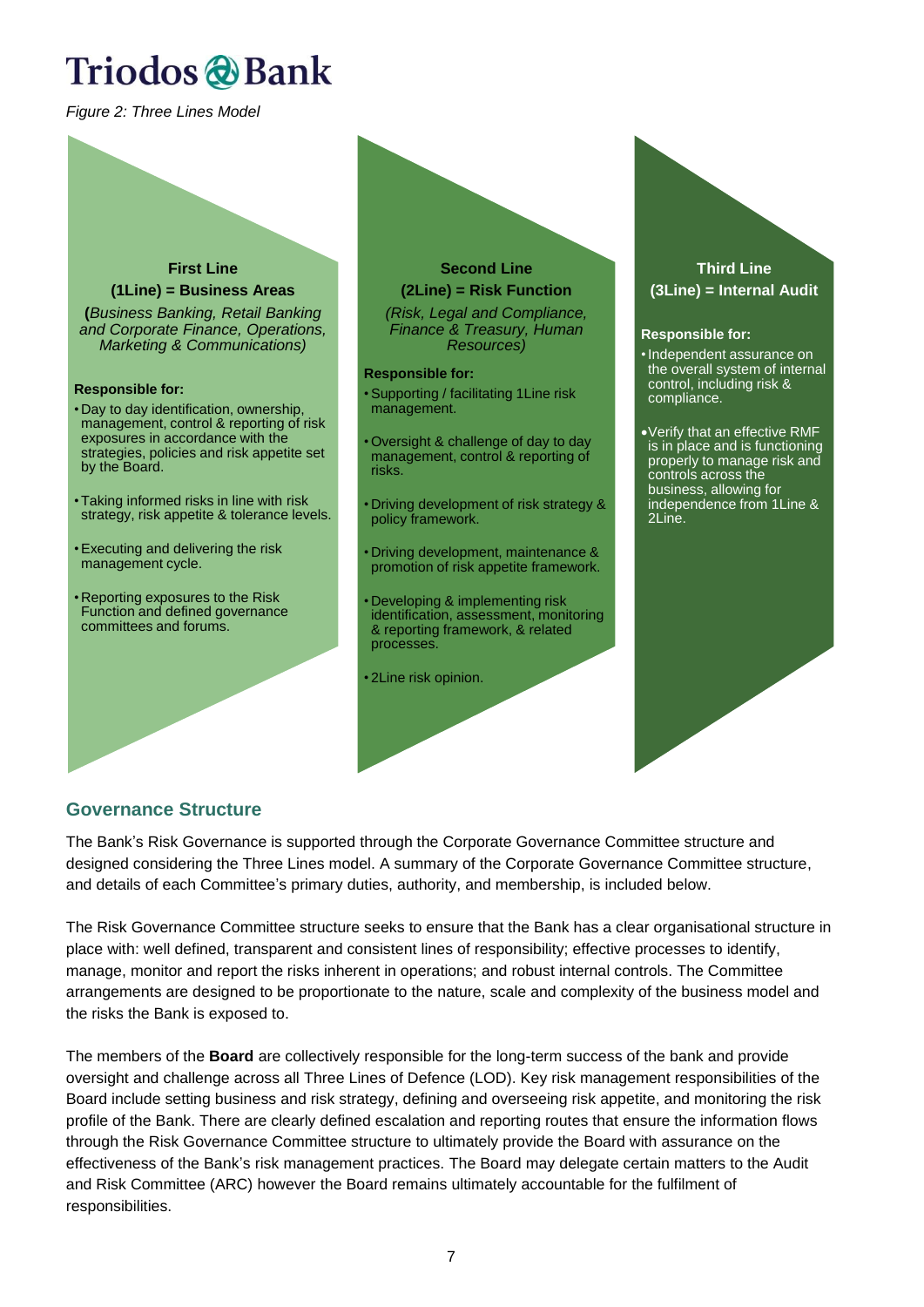A summary of the Risk Governance Committee structure is outlined in Figure 3.

*Figure 3: Triodos Bank UK Board, Audit & Risk and Core Management Committee Structure*



Details of Board members, Board meetings, recruitment and diversity strategy can be found on Page 22 of the Annual Report & Accounts.

The **Audit and Risk Committee (ARC)** is responsible for assisting the Board in fulfilling its oversight responsibilities and advising the Board on the current risk exposures and future risk strategy, and the embedding and maintenance of a supportive risk culture across the company in performing its duties.

ARC monitors the integrity of the financial statements of the company; keeps under review the adequacy and effectiveness of the company's internal financial controls and internal control and risk management systems; and oversees the Internal and External Audit functions. ARC also maintains effective working relationships with the Board, the Bank's management and the external auditors.

The **Core Management Committee (CMC)** has been established to enable the Chief Executive Officer (CEO) to discharge his/her duties. Reporting into the CMC are the Tier 1 committees: Credit Committee; Asset and Liability Committee; Non-Financial Risk Committee; Product Governance Committee; and Operations Committee. The CMC assists the CEO in the performance of his/hers duties within the bounds of their authority. Members include the CEO, Chief Financial Officer (CFO), Chief Operating Officer (COO), CRO, Head of Business Banking (HoBB) and Head of Retail Banking (HoRB). The Head of Internal Audit attends upon request.

The CMC is responsible for the oversight of all risks, with primary responsibility for strategic and reputational risks.

The purpose of the **Asset and Liability Committee (ALCo)** is to monitor development of the balance sheet (including off-balance sheet positions) of the Bank in order to determine whether capital, market and liquidity risks are and will be within the defined Risk Appetite. The ALCo sets the desired balance sheet risk positions (within the defined Risk Appetite) to optimise the risk return trade off.

The purpose of the **Loan Pricing Committee (LPC)** is to manage pricing (interest rates, fees and charges) of the Bank's Loan range of products.

The purpose of the **Retail Pricing Committee (RPC**) is to manage the pricing (interest rates, fees and charges) of the Bank's Retail Deposit range of products.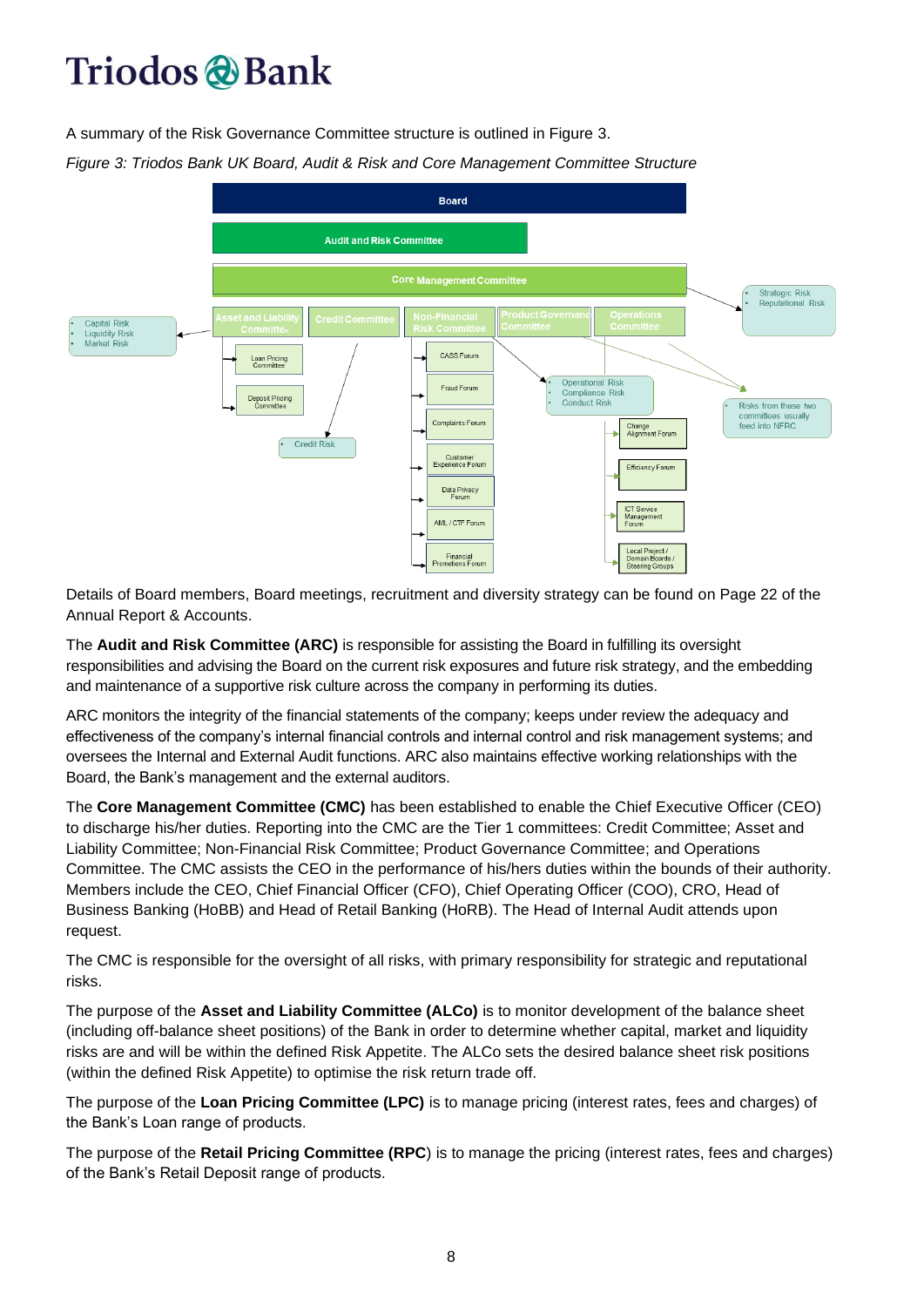The **Credit Committee (CC)** is responsible for setting, assessing, measuring, and monitoring the management of the credit risk portfolio, at portfolio and individual loan level, in line with the defined credit risk appetite. It takes decisions on loans that have an increased impact on the bank's balance sheet and assesses the alignment of loans with the Bank's credit risk policies.

The **Non-Financial Risk Committee (NFRC)** monitors and challenges the development of the non-financial risk profile of the Bank to determine whether operational, conduct and compliance risks are and will be in line with the defined non-financial risk appetite.

The **Product Governance Committee (PGC)** is responsible for a well-functioning product approval and review process, including approval of new and existing products. The PGC will make decisions in accordance with agreed mandates. The PGC will make recommendations to the CMC as appropriate on matters outside of agreed mandates and will escalate medium and high risks to NFRC, or any other appropriate governance body.

The **Operations Committee (OC)** has been established to take decisions on issues and risks relating to operational (customer) services, office and IT services, vendor management, change management, business continuity, HR operations and information security. The OC is responsible for the oversight and monitoring of the day-to-day operational areas of the Bank and will recommend to the CMC operational outcomes aligning to the Bank's mission and business strategy.

The Bank operates in accordance with the context, strategy and founding principles of Triodos Bank Group and applies Group policies, including the Triodos Internal Regulations (TIR), amending and adopting them as is suitable for local business. This alignment with Group takes place through regularly scheduled discussions between Group COO and Bank Chairman, between Group COO and Bank CEO, and between Group CRO and Bank CRO.

Governance Committees are allocated responsibility for monitoring and ensuring appropriate management within risk appetite of specific risk types. The allocation of primary risk types to each of these Committees is summarised in the table below.

| <b>Governance Committee</b>      | <b>Primary Risk Type</b> |
|----------------------------------|--------------------------|
| <b>Core Management Committee</b> | <b>Strategic Risk</b>    |
|                                  | <b>Reputational Risk</b> |
| <b>Credit Committee</b>          | <b>Credit Risk</b>       |
| Non-Financial Risk Committee     | <b>Operational Risk</b>  |
|                                  | <b>Compliance Risk</b>   |
|                                  | <b>Conduct Risk</b>      |
| Assets and Liabilities Committee | <b>Capital Risk</b>      |
|                                  | <b>Liquidity Risk</b>    |
|                                  | <b>Market Risk</b>       |

#### Table 1 Allocation of primary risk types to Committees

\*Product Governance Committee, and, Operations Committee, may also discuss and monitor secondary operational and conduct risk categories, however, NFRC retains ultimate accountability for monitoring operational and conduct risk at a primary risk level.

#### <span id="page-8-0"></span>**Risk Ownership**

Each risk type identified is allocated a Risk Owner. Risk Owners are responsible for the management and reporting of their respective risks.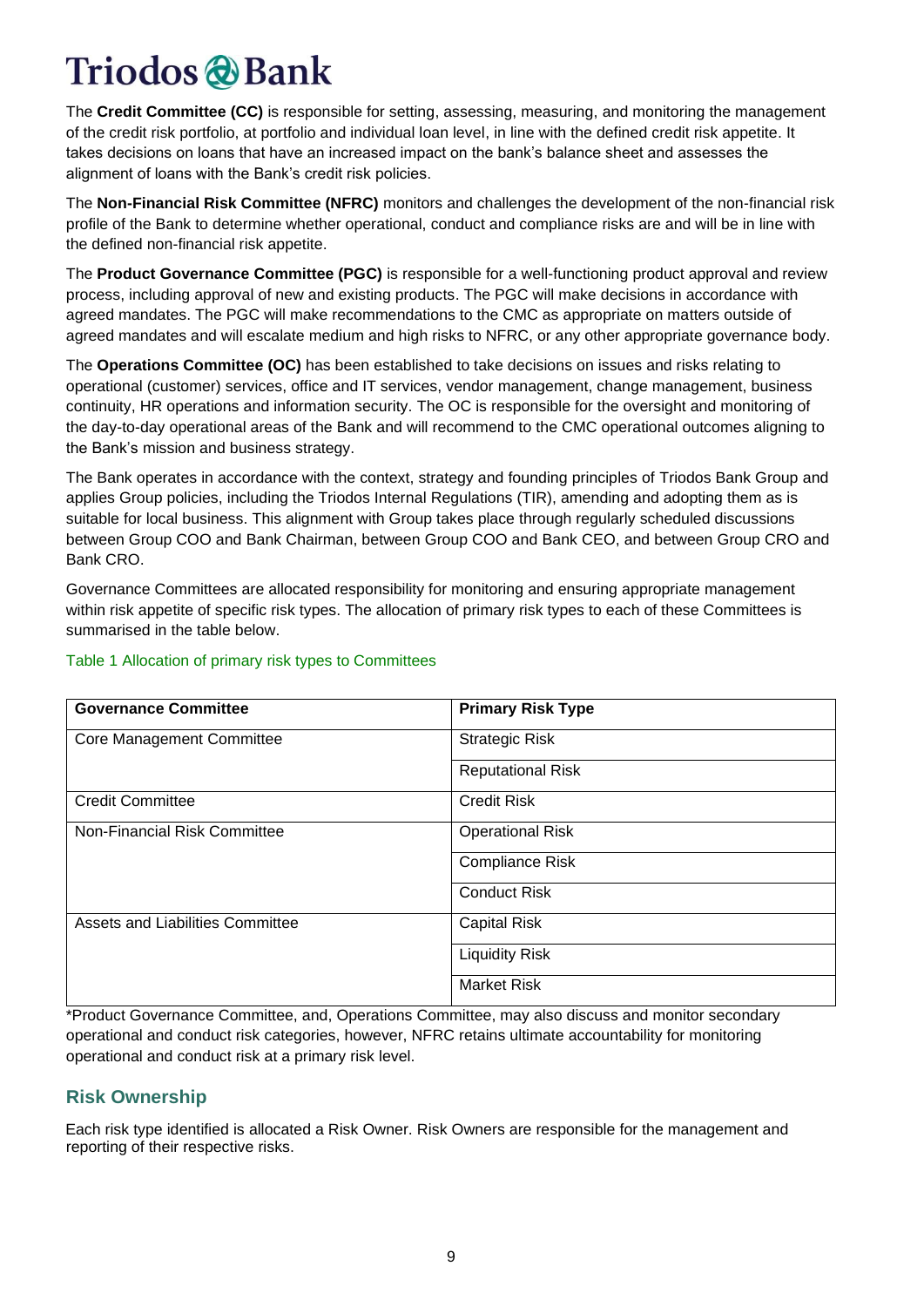# Triodos & Bank

With support from the 2Line Risk Function where necessary, the Risk Owner is responsible for ensuring the:

- Identification of risks and design, and implementation and embedding of appropriate controls
- Development, maintenance, monitoring and reporting of risk appetite statements, measures and triggers
- Development, implementation and monitoring of compliance with risk specific policies and operating procedures, ensuring alignment to the relevant risk type frameworks and risk appetite
- Identification, assessment, escalation, management and monitoring of risk events
- Production of risk reports to support Governance Committee decision making and challenge of 1Line
- Development and execution of quality monitoring processes as required
- Embedding of risk management competencies and expected behaviours within their business areas

#### <span id="page-9-0"></span>**Policies and Procedures**

Policies and procedures cascade from the RMF and are driven by the primary risk types. They are designed to provide sufficient coverage to direct the management and control of the Bank's risks.

The Policy Framework is designed to support the clarification of internal controls by defining minimum operating standards, limits, and expectations which the Bank must operate within, aligned to the Bank's risk appetite. Policies are approved by the relevant committees on a periodic basis or if material changes are required.

#### <span id="page-9-1"></span>**Risk Strategy**

The Risk Strategy supports the Bank's mission and business objectives by clearly identifying the types of risk the business strategy raises for the Bank, together with how those risks will be effectively managed; the Risk Strategy therefore provides key linkage from business strategy to RMF coverage.

The Risk Strategy is owned by the CRO and is developed in parallel with the Bank's business strategy. Support in developing and reviewing the Risk Strategy is sought from the Bank's Board and Senior Management, with oversight provided by the ARC. The Risk Strategy, supported by high level Risk Appetite Statements, documents the desired risk management capability and approach for each of the Bank's Primary Risk types. Required risk management enhancements, generally or per individual risk type, e.g. in terms of available risk capacity, will also be documented to support progression towards the desired capability.

The Bank's overall objective in defining its risk strategy is to create an environment within which the Bank can pursue its mission within risk appetite in a sustainable, prudent way to its fullest extent, supported by an effective and efficient Risk Management Framework.

#### <span id="page-9-2"></span>**Risk Culture**

Risk Culture is a sub-component of corporate culture and defined by the Basel Committee on Banking Supervisions (BCBS) as "norms, attitudes and behaviours related to risk awareness, risk-taking and management and controls that shape decisions on risks".

The Bank's Board and Senior Management are committed to establishing a positive risk intelligent culture, where everyone understands the approach to risk, takes personal responsibility to manage risk, and ensures fair customer outcomes in everything they do. Transparency of risk reporting and effective, open challenge is strongly encouraged which is in direct alignment with Triodos Bank values. Risk Culture is therefore a key component of the Bank's RMF.

#### <span id="page-9-3"></span>**Risk Appetite**

The Bank defines Risk Appetite as "the aggregate level and types of risk Triodos Bank UK is willing to assume within its currently available risk capacity to achieve its strategic objectives and business plan".

The Risk Appetite documents the settings for effective management of risks identified that might endanger the Bank's strategic goals, and which the RMF needs to manage too. Risk Appetite is set for each Primary Risk by the Bank Board and is articulated through a mix of qualitative and quantitative statements and measures. In addition to the Primary Risks, a Risk Appetite Statement is also maintained for Climate Change risk.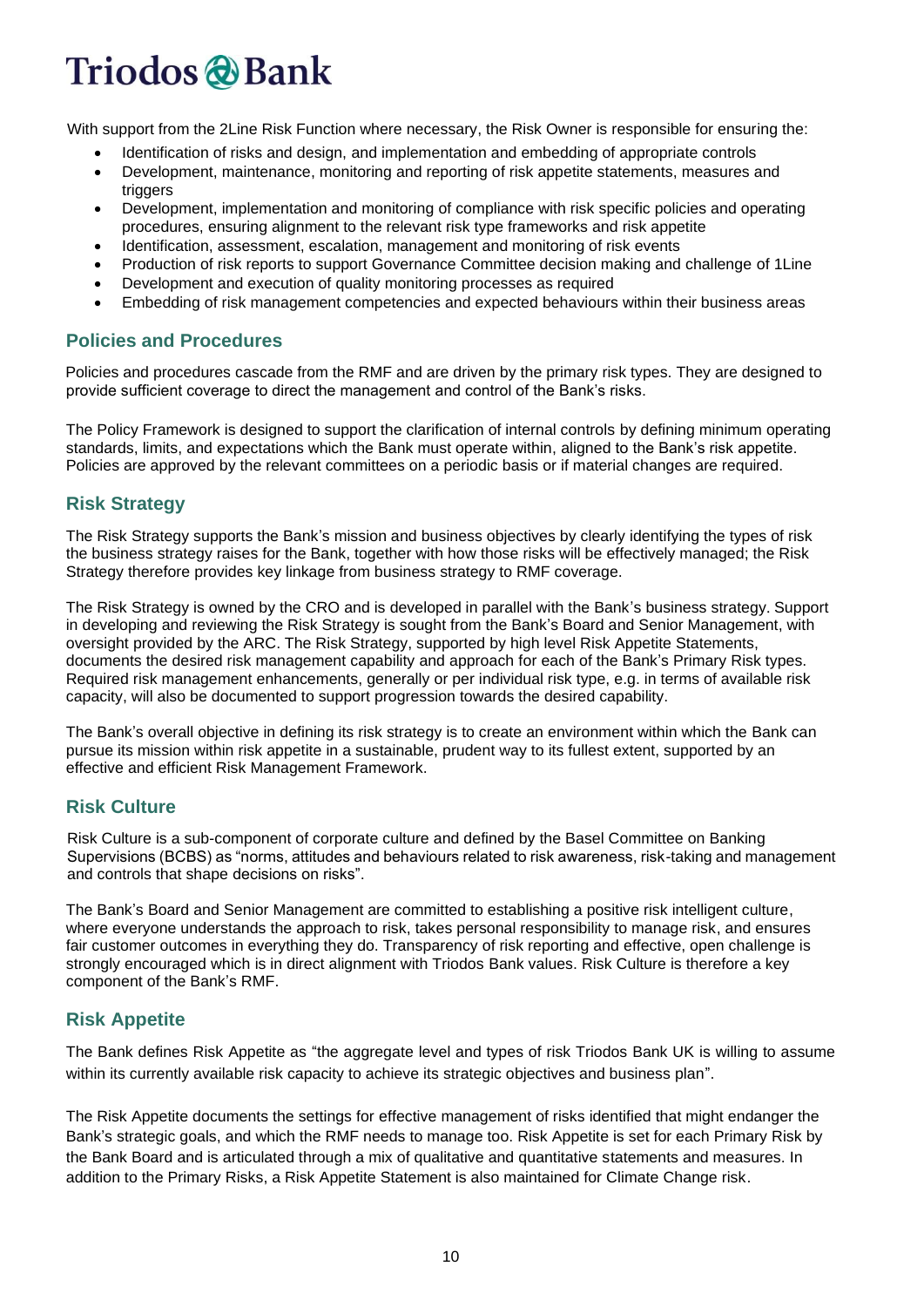Triodos Bank UK recognises the importance of understanding both the risks and opportunities arising from the changing climate. Over this year, Triodos Bank UK has considered the potential risks arising from climate change, including on our entire portfolio of loans and investments. Co-workers from teams across Triodos Bank have all collaborated to explore climate related risks. Whether the risks arise in the form of transition risk (risk relating to transitioning to sustainable sources of energy) or physical risk (risk of extreme weather impacting Triodos Bank UK's portfolio and assets), they have been considered and feed into the RMF. Further details of the way this risk has been considered, the conclusions Triodos Bank UK has come to and who has oversight over Climate Risk can be found in the Annual Report & Accounts (pages 16-17). As noted in the Annual Report & Accounts, whilst this is a risk we must manage, Triodos Bank UK welcomes the increasing regulatory and political focus on climate change as we continue to actively influence this global agenda with activity that remains aligned to our mission, purpose and values.

The Bank's Risk Appetite is reviewed on (at least) an annual basis and is set with full consideration to the Group Risk Appetite Statement. Each high-level Risk Appetite Statement is supported by a small set of critical KRIs.

#### <span id="page-10-0"></span>**Significant Risks**

The Bank's principal risks and uncertainties as at the 31st December 2021 are set out in the Strategic Report on pages 10 to 15 of the Annual Report and Accounts 2021.

The Bank has identified 9 Principal Risk Types across three overarching risk categories which might adversely impact its ability to achieve its strategic objectives, and which are actively managed through the Bank's RMF.

The table below outlines the risk categories identified by the Bank.

| <b>Risk Category</b>   | <b>Primary Risk Type</b> |
|------------------------|--------------------------|
| <b>Enterprise Risk</b> | <b>Strategic Risk</b>    |
|                        | <b>Reputational Risk</b> |
|                        | <b>Capital Risk</b>      |
| <b>Financial Risk</b>  | <b>Credit Risk</b>       |
|                        | <b>Liquidity Risk</b>    |
|                        | <b>Market Risk</b>       |
| Non-Financial Risk     | <b>Operational Risk</b>  |
|                        | <b>Compliance Risk</b>   |
|                        | <b>Conduct Risk</b>      |

#### Table 2 Risk categories

#### <span id="page-10-1"></span>**Risk Statement**

The Bank's risk statement represents the articulation of the Bank's risk appetite, is approved by the Board, and defines the level of risk that the Bank is prepared to accept to achieve its strategic objectives. The Bank operates within appetite tolerances and regularly reports against performance to the Board. The risk statement is included in Appendix A.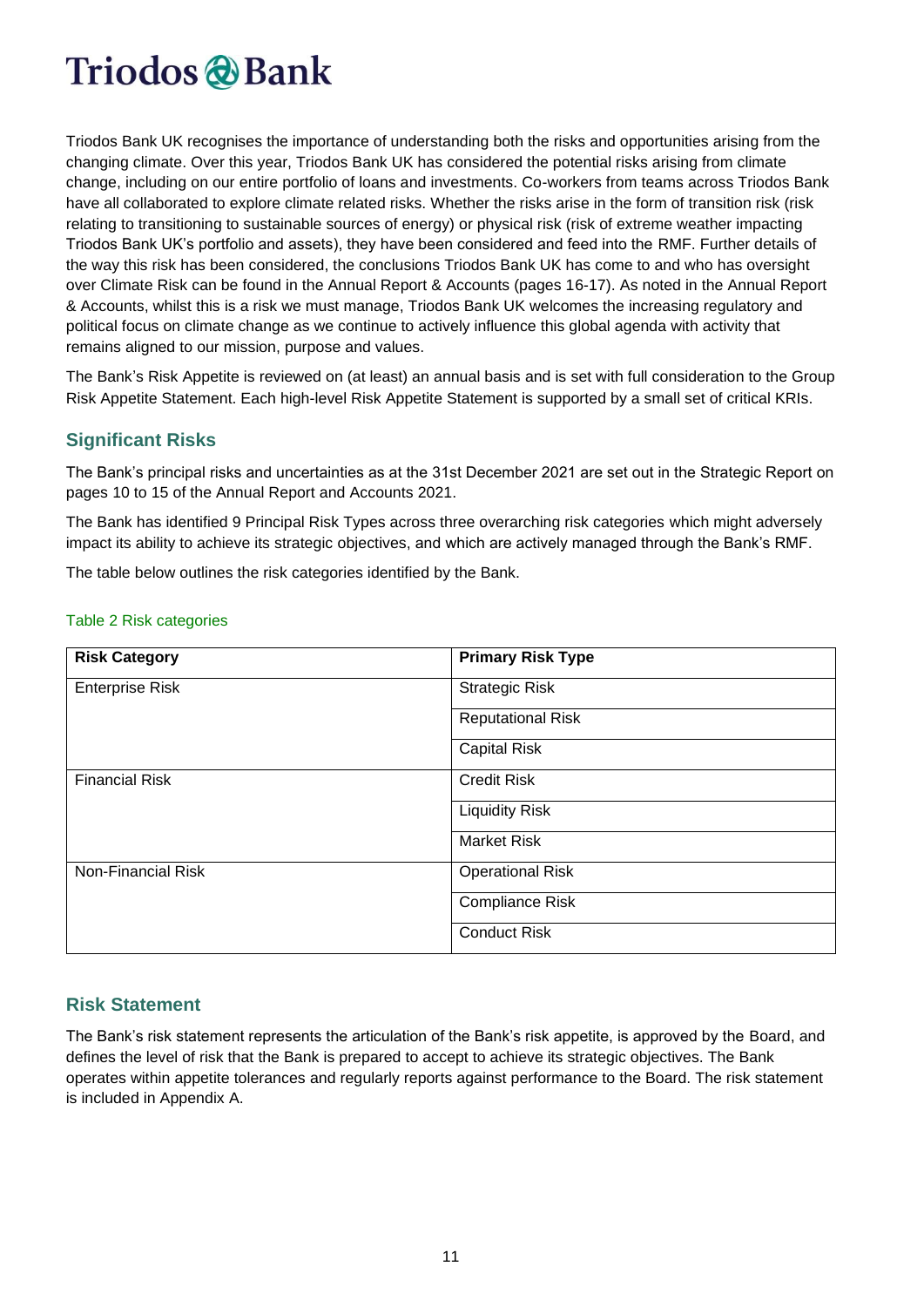### **CAPITAL RESOURCE AND ADEQUACY**

#### <span id="page-11-0"></span>**Overview**

CRR sets out measures to protect financial markets and customers from the risk of banks failing by requiring banks to have sufficient capital to be able to absorb unexpected losses and remain financially resilient.

CRR requires banks to hold minimum capital amounts calculated by reference to its risk weighted assets (RWAs). RWA is a banking term used to classify assets and determine the minimum amount of capital that should be held based on the risk profile of the bank's assets.

CRR recognises three tiers of capital that can be held by a bank which are classified according to their quality and accessibility: Common Equity Tier 1 Capital (CET1), Additional Tier 1 Capital (AT1) and Tier 2 Capital. These are collectively known as 'own funds'. The Bank is required to hold own funds which are necessary to meet the requirements of Pillar 1.

The Bank is also subject to additional capital requirements known as Pillar 2, which are set by the PRA. The purpose of Pillar 2 capital requirements is to reflect specific risks that are not adequately covered by Pillar 1 and ensure that sufficient capital is held against those risks.

As of 31 December 2021, and throughout the period, the Bank complied with the capital requirements that were in force as set out by the PRA.

The Bank's regulatory capital as of 31 December 2021 consisted of CET1 Capital in the form of ordinary share capital and reserves with regulatory deductions, and Tier 2 capital representing subordinated debt. The Bank issued £5.69m of subordinated debt on 23 December 2020 with a maturity of 10 years. The full £5.69m is eligible as Tier 2 capital as at 31 December 2021. Article 437 of the CRR requires the Bank to disclose the main features of capital instruments. This is included in Appendix B. The Bank has no AT1 capital.

#### <span id="page-11-1"></span>**Total Capital Resources**

The tables below show the total available capital resources of the Bank. The own funds disclosure is shown in Appendix C.

#### Table 3 Total capital resources

|                                              | 31-Dec-21 | 31-Dec-20 |
|----------------------------------------------|-----------|-----------|
|                                              | £'000     | £'000     |
| Common Equity Tier 1 (CET1) capital          |           |           |
| Ordinary share capital                       | 172,000   | 172,000   |
| Retained earnings*                           | 7,051     | 3,711     |
| CET1 capital before regulatory adjustments** | 179,051   | 175,711   |
| Regulatory adjustments to CET1 capital       |           |           |
| Intangible assets***                         | (1, 146)  | (1,285)   |
| Total regulatory adjustments to CET1 capital | (1, 146)  | (1, 285)  |
| <b>CET1 capital</b>                          | 177,905   | 174,426   |
| <b>Tier 1 capital</b>                        | 177,905   | 174,426   |
| Tier 2 capital                               |           |           |
| Subordinated Ioan notes (unlisted)           | 5,695     | 5,695     |
| <b>Tier 2 capital</b>                        | 5,695     | 5,695     |
| <b>Total capital</b>                         | 183,600   | 180,121   |

\* Retained earnings includes £55k merger reserve

\*\* CET1 capital before regulatory adjustments agrees to equity and reserves in the Annual Report.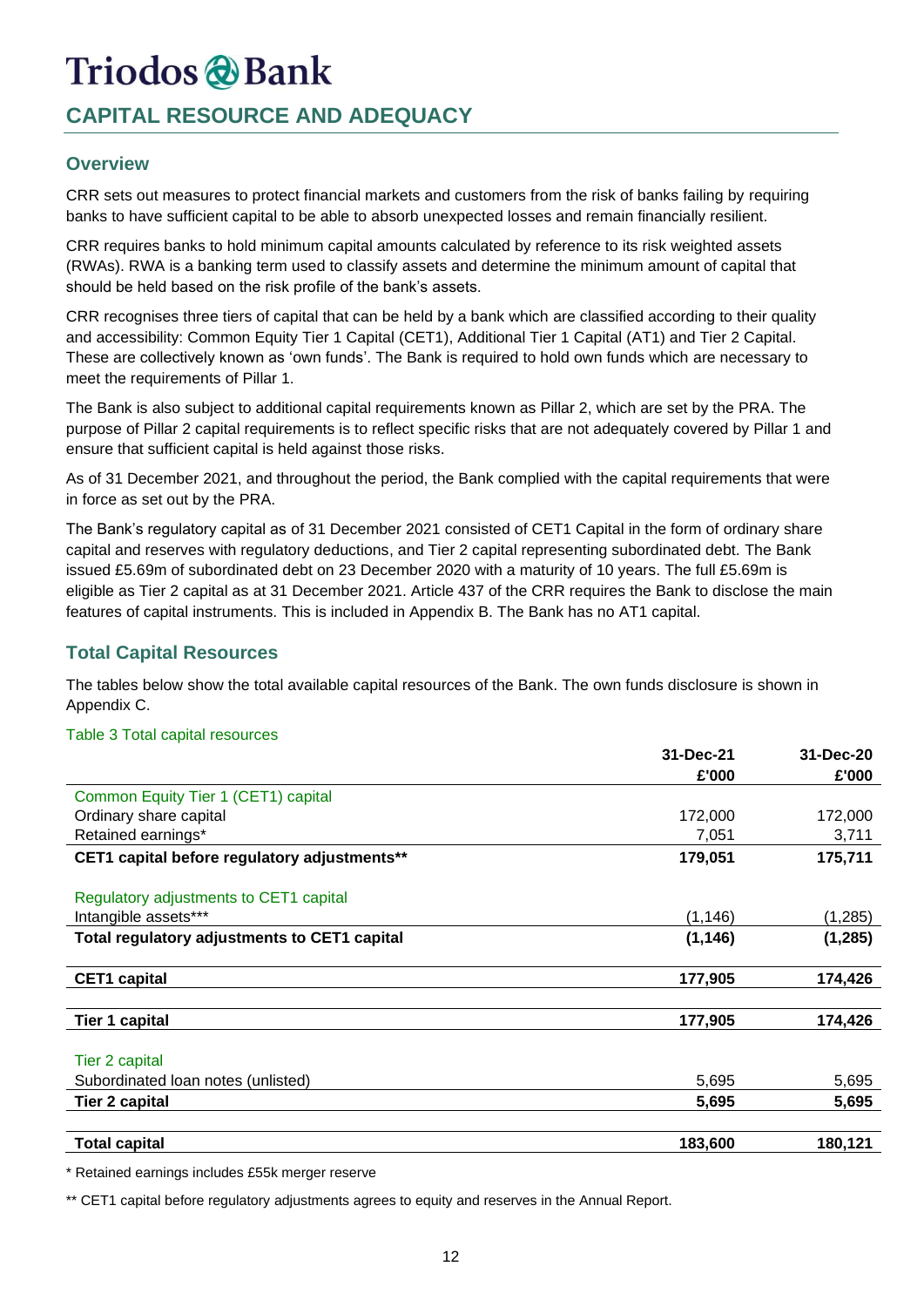\*\*\* Intangible assets do not agree to audited Annual Report due to acceleration of CRR II measures resulting in nondeduction of certain software assets from CET1 capital

#### Table 4 RWAs and capital ratios

|                              | 31-Dec-21 | 31-Dec-20 |
|------------------------------|-----------|-----------|
| Risk-weighted assets (£'000) | 840.391   | 770.444   |
| CET1 capital ratio (%)       | 21.2%     | 22.6%     |
| Total capital ratio (%)      | 21.8%     | 23.4%     |

RWAs reduced substantially in 2020 due to beneficial impact of the implementation of the infrastructure factor and revised SME support factor under CRR II, with effect from 30/6/20. In 2021, RWAs rose substantially, largely as a result of growth in the loan portfolio.

#### <span id="page-12-0"></span>**Own Funds Balance Sheet Reconciliation**

Article 437(1) of the CRR requires a full reconciliation of own funds to audited financial position in the Annual Report and Accounts. This should include all items that are components of, or are deducted from, regulatory own funds.

#### Table 5 Own funds balance sheet reconciliation

|                                                                                              | L UUU    |
|----------------------------------------------------------------------------------------------|----------|
| Shareholders' funds per Bank statutory financial statements                                  | 186,893* |
| Subordinated debt included as Tier 2 capital                                                 | 5.695    |
| Regulatory adjustments to capital                                                            | (1, 146) |
| Current period unaudited profit                                                              | (7, 841) |
| Own funds at 31 December 2021                                                                | 183.601  |
| *Has been rounded up by £1000 in Annual Report and Accounts, which is reflected here as well |          |

**£'000**

#### <span id="page-12-1"></span>**IFRS Impact**

On 1 May 2019, the operations and all the assets and liabilities of the UK branch of Triodos Bank N.V., the Bank's immediate parent company and ultimate controlling party, were transferred to Triodos Bank UK via a transfer under Part VII of the Financial Services and Markets Act 2000.

All assets were transferred at their book value under Dutch GAAP and on conversion to IFRS a merger reserve was created. No consideration was paid for the transfer, because under Dutch GAAP the net book values of assets and liabilities transferred was £nil.

Upon conversion to IFRS the calculation of impairment provisions moved from an incurred loss model to an expected loss model as required by IFRS 9. This resulted in an increase in bad debt provisions of £425k which formed, along with other IFRS adjustments, the £55k merger reserve.

The Bank has chosen not to apply the transitional arrangements for IFRS 9 as specified in Article 473a. The Bank's own funds, capital and leverage ratios already reflect the full impact of IFRS 9.

#### <span id="page-12-2"></span>**Assessment of The Adequacy of Internal Capital**

The Bank's capital resources and capital requirements use the CRD framework as implemented locally by the PRA.

The Bank's policy is to maintain a strong capital base to provide an adequate buffer in a severe stress scenario and thereby maintain investor, creditor, and market confidence; and to sustain the future development of the business. The impact of the level of capital on the shareholder's returns is also recognised and the Bank maintains a balance between the higher returns that might be possible with greater gearing and the advantages and security afforded by a stronger capital position.

The Bank's approach to the measurement of capital adequacy is primarily based on monitoring and forecasting the relationship of the capital resources requirement determined by the regulator to available capital resources.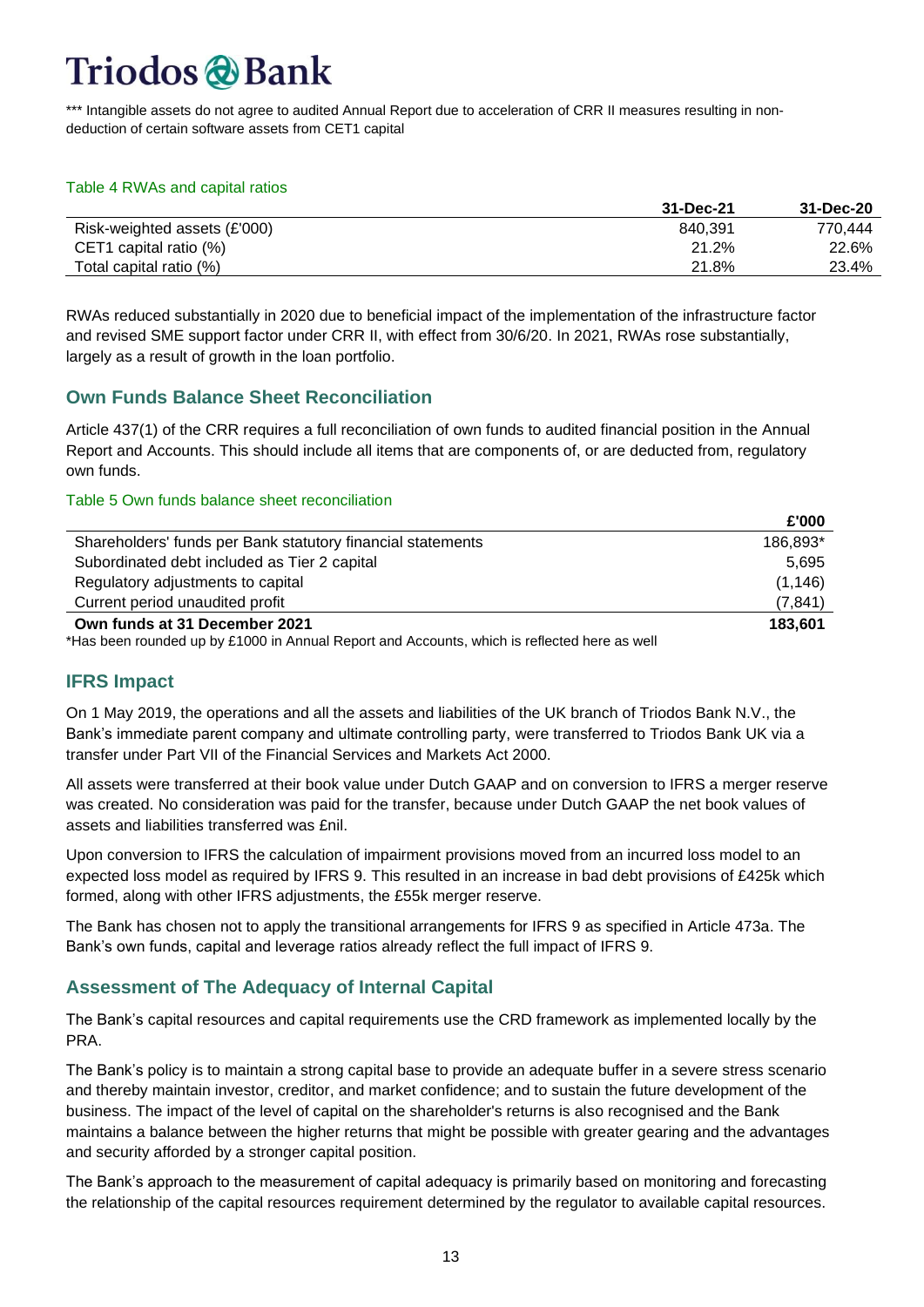The bank supplements the regulators requirement by maintaining a buffer in excess of the regulatory requirement at all times.

As of 31 December 2021, the Bank has received a Total Capital Requirement (TCR) from the regulator of 14.62%. This is the aggregate of the Pillar 1 and current Pillar 2A capital requirements. The TCR has been improved slightly from 14.14% as a result of the PRA's CCyB offset (PS15/20).

A key input to the TCR-setting process is the Bank's Internal Capital Adequacy Assessment Process (ICAAP). In line with regulatory requirements set out in Supervisory Statement 31/15 'ICAAP and SREP', the Bank conducts its ICAAP assessment on an annual basis, or more frequently if there is a significant change in business strategy or operations.

The Board Risk Appetite Statement (RAS) is reviewed and approved at least annually by the Board. This articulates the Board's tolerances in relation to the level of risk that will be taken in pursuit of business objectives. In relation to capital and per the RAS, Capital Risk appetite is be monitored through the following key metrics:

- Overall Capital Ratio (OCR)
- Common Equity Tier 1 Ratio (CET1)
- Leverage Ratio

These are aligned with the Recovery Plan (RP), with Early Warning Indicators (EWIs) and Invocation Trigger Points (ITPs).

#### <span id="page-13-0"></span>**Minimum Capital Requirement**

The Bank has adopted the Standardised Approach to the calculation of credit risk. The operational risk requirement is calculated using the Basic Indicator Approach (BIA) and the three-year average of the Bank's total income.

The following table shows the Bank's minimum capital requirement by each RWA component using template EU OV1 as per the EBA guidelines (EBA/GL/2016/11).

#### Table 6 Overview of RWAs

|    |                                         | <b>RWAs</b>        |                    | <b>Minimum</b><br>capital<br>requirements <sup>1</sup> |
|----|-----------------------------------------|--------------------|--------------------|--------------------------------------------------------|
|    |                                         | 31-Dec-21<br>£'000 | 31-Dec-20<br>£'000 | 31-Dec-21<br>£'000                                     |
|    | Credit/counterparty risk                | 773.479            | 709,757            | 61,878                                                 |
| 2  | Of which Standardised Approach          | 773.479            | 709,757            | 61,878                                                 |
| 19 | <b>Market risk</b>                      |                    |                    |                                                        |
| 20 | Of which Standardised Approach          |                    |                    |                                                        |
| 23 | <b>Operational risk</b>                 | 65,153             | 59,395             | 5,212                                                  |
| 24 | Of which Basic Indicator Approach       | 65,153             | 59,395             | 5,212                                                  |
|    | Amounts below the thresholds for        |                    |                    |                                                        |
| 27 | deduction (subject to 250% risk weight) | 1.759              | 1.291              | 141                                                    |
|    | <b>Total risk</b>                       | 840,391            | 770.444            | 67,231                                                 |

Source: EU OV1 1Minimum Capital is Pillar 1 at 8% of RWAs.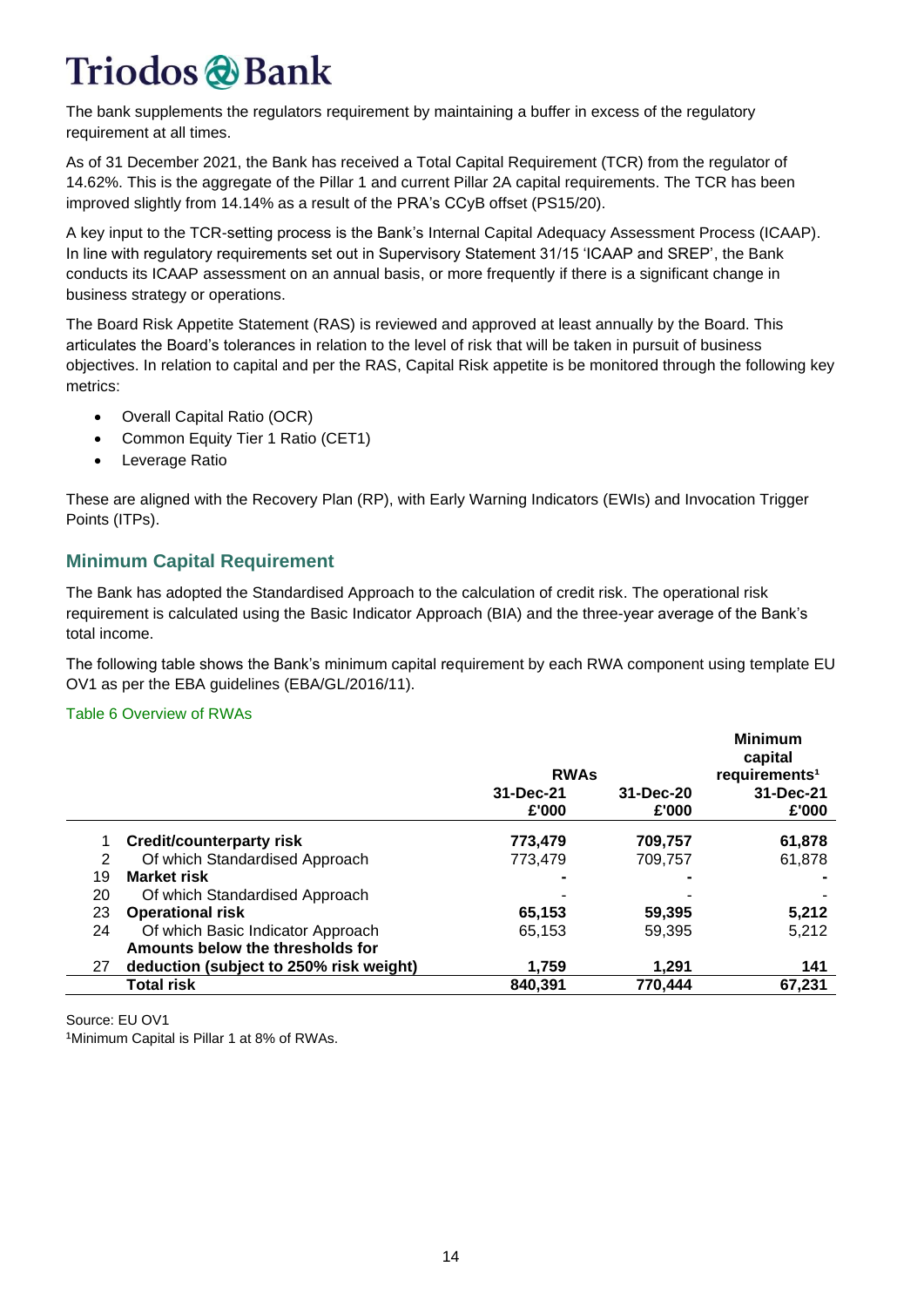The following table shows the Bank's minimum capital requirements for each of the risk exposure classes.

#### Table 7 Overview of RWAs by exposure class

|                                              |                             |           | <b>Minimum</b><br>capital |
|----------------------------------------------|-----------------------------|-----------|---------------------------|
| <b>Exposure class</b>                        | <b>Risk-weighted assets</b> |           | requirements <sup>1</sup> |
|                                              | 31-Dec-21                   | 31-Dec-20 | 31-Dec-21                 |
|                                              | £'000                       | £'000     | £'000                     |
| <b>Credit/Counterparty risk</b>              | 775,238                     | 711,048   | 62,019                    |
| Central governments or central banks         |                             |           |                           |
| Public sector entities                       | 1,126                       | 4,336     | 90                        |
| Multilateral development banks               |                             |           |                           |
| Institutions                                 | 14.281                      | 4,753     | 1,142                     |
| Corporates                                   | 322,090                     | 302,570   | 25,767                    |
| Retail                                       | 45,620                      | 46,005    | 3,650                     |
| Secured by mortgages on immovable property   | 316,133                     | 282,424   | 25,291                    |
| Exposures in default                         | 58,556                      | 54,606    | 4,685                     |
| Covered bonds                                | 1,001                       | 1,001     | 80                        |
| Items associated with particularly high risk | 90                          |           |                           |
| Other items                                  | 16,341                      | 15,353    | 1,307                     |
| <b>Operational risk</b>                      | 65,153                      | 59,395    | 5,212                     |
| Total                                        | 840,391                     | 770,444   | 67,231                    |

1Minimum Capital is Pillar 1 at 8% of RWAs.

### **REGULATORY CAPITAL BUFFERS**

Credit institutions are required to hold capital conservation buffers (CCoB) and counter-cyclical capital buffers (CCyB).

The CCoB is a buffer which is required to be held by all institutions under CRD IV. The CCoB is designed to ensure that firms build sufficient capital buffers outside of a period of stress so that these can be used to draw down against under a stressed period.

The CCyB is a country-specific buffer and is designed to be used as a macro-prudential tool, implemented in 'overheating' economies to ensure that financial institutions have additional capital in place to absorb potential losses.

Institutions are required to calculate an institution-specific counter-cyclical capital buffer as a weighted average of the counter-cyclical buffer rates that apply in the countries where the credit exposures are located. In the UK, parliament has delegated the role of setting the CCyB to the Financial Policy Committee (FPC). The FPC decided on the 9 March 2020, to reduce the CCyB to 0% with immediate effect to support lending to households and businesses through the pandemic,. The FPC announced on the 11<sup>th</sup> March 2020 to maintain the 0% rate for at least 12 months, so that any subsequent increase would not take effect until March 2022 at the earliest.

Further disclosure of information in relation to the requirement for a countercyclical capital buffer in accordance with Article 440 of the CRR is included in Appendix D.

### **COUNTERPARTY CREDIT RISK**

The Bank is exposed to Counterparty Credit Risk in the form of settlement risk which is the risk that the Bank is unable to meet its daily settlement obligations as a result of timing mismatches from security of payment systems.

Settlement risk is not a risk that the Bank considers material as a result of several safeguards the Bank has put in place. The Bank transacts with high quality counterparties which are on the Bank's authorised counterparty list. The minimum rating of a counterparty to which the Bank may have an exposure is AA-.

The Bank will lend a maximum of £25m to a single group of connected borrowers, with the exception of higher limits for banking counterparties and specified sovereigns.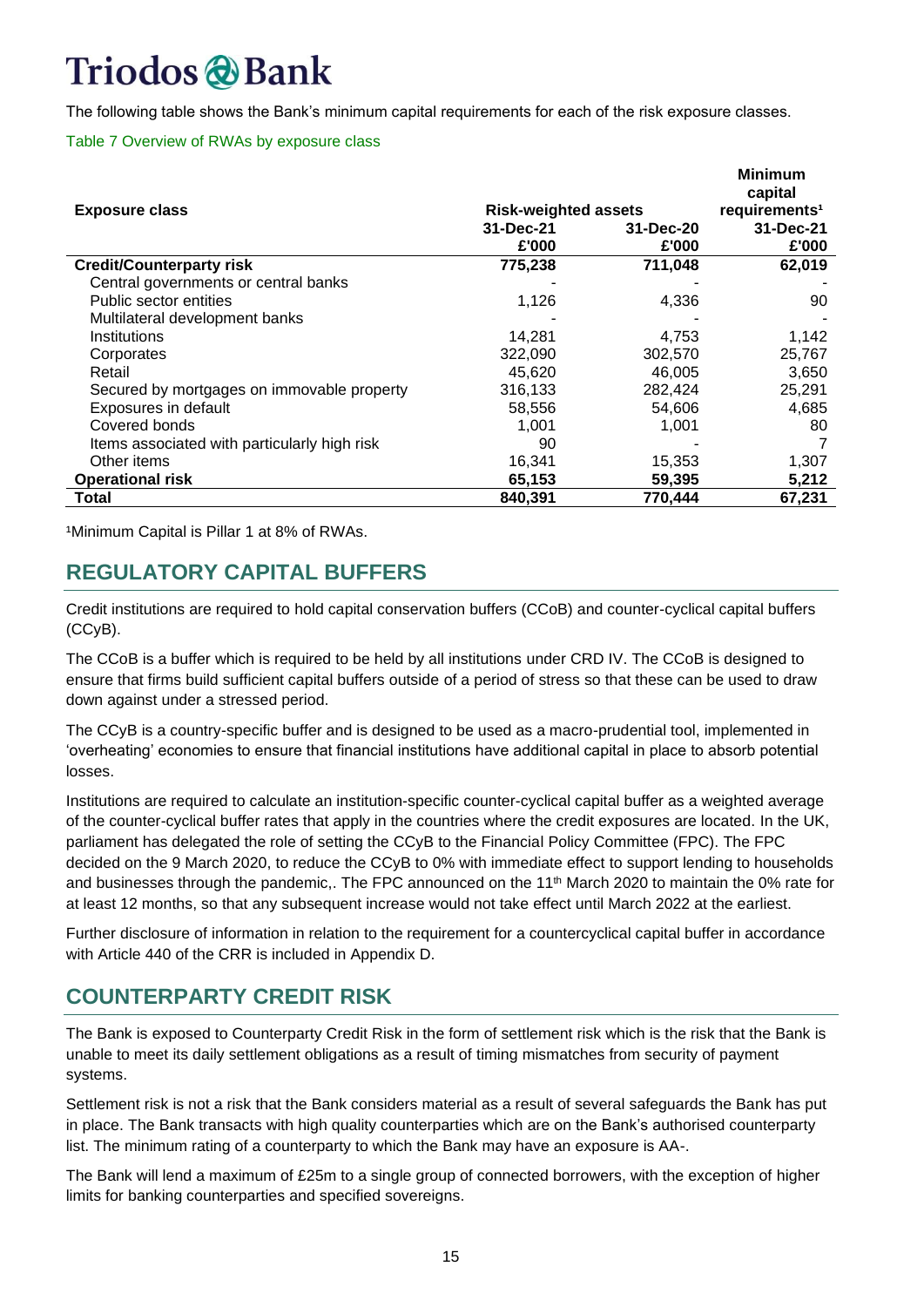### **CREDIT RISK**

Credit risk is the risk of losses arising from a borrower or counterparty failing to meet its obligations as they fall due. The Bank is, by the nature of its activities, exposed to credit risk. Credit risk emanates from actual or implied contractual arrangements with individuals, corporates, financial institutions, public entities or sovereigns. Credit risk management supports the mission of the organization and protects the financial performance.

Credit risk policies are designed to achieve the Bank's mission and to protect the balance sheet and profit and loss in such a way that depositors and investors of the Bank maintain a fair return on a secure and sustainable investment. The Bank's Credit Risk Policy sets out the elements of the Credit Risk Management Framework and is reviewed every two years and after any relevant change in the governance or credit risk principles.

The Bank applies the Standardised Approach (SA) for calculating the regulatory requirement for credit risk. The Risk Weighted Asset (RWA) calculations relate to exposures in the loan book, the investment book and offbalance sheet items. The Bank has no derivative exposures and no securitisation exposures.

#### **Impairment Losses on Loans and Advances**

The Bank calculates impairment losses under IFRS 9 principles and in accordance with IFRS 9 categories:

- Stage 1: Assets that have not had a significant increase in credit risk since initial recognition
- Stage 2: Assets that have experienced a significant increase in credit risk since initial recognition but do not have objective evidence of impairment
- Stage 3: Assets that have objective evidence of impairment at the reporting date

The 'Impairment of Financial Assets' section (page 35) in the Annual Report & Accounts provides a detailed overview of the Bank's approach to identifying, assessing and managing impaired financial assets. It describes the Bank's approach to assessing the risk of default and calculating expected credit losses (ECL). It also defines key terms such as 'default' and 'past due'.

Note 26, 'Financial Risk Management' in the Annual Report & Accounts discloses a table which sets out information about the overdue status of loans and advances to corporate and retail customers in Stages 1, 2 and 3.

The table below shows the ageing of past-due exposures

#### Table 8 Ageing of past-due exposures

| 31 December 2021       |                |                               |                               |                                |                               |          |
|------------------------|----------------|-------------------------------|-------------------------------|--------------------------------|-------------------------------|----------|
|                        | а              | b                             | c                             | d                              | е                             |          |
|                        |                | Gross carrying amount £'000   |                               |                                |                               |          |
|                        | $\leq 30$ days | $>$ 30 days<br>$\leq 60$ days | $> 60$ days $\leq$<br>90 days | $> 90$ days<br>$\leq$ 180 days | $>$ 180 days<br>$\leq$ 1 year | > 1 year |
| Loans                  | 6,950          | 51                            | ი                             | 919                            | 9                             | 1,025    |
| <b>Fotal exposures</b> | 6,950          | 51                            | o                             | 919                            | 9                             | 1,025    |

Source: EU CRI-D

#### **Maximum Exposure to Credit Risk**

The table below shows template EU CRB-B the maximum exposure to credit risk for the components of the balance sheet.

The *Net value of the exposure* is calculated as: For on-balance-sheet items, the gross carrying value of exposure less allowances/impairments. For off-balance-sheet items, the gross carrying value of exposure less provisions.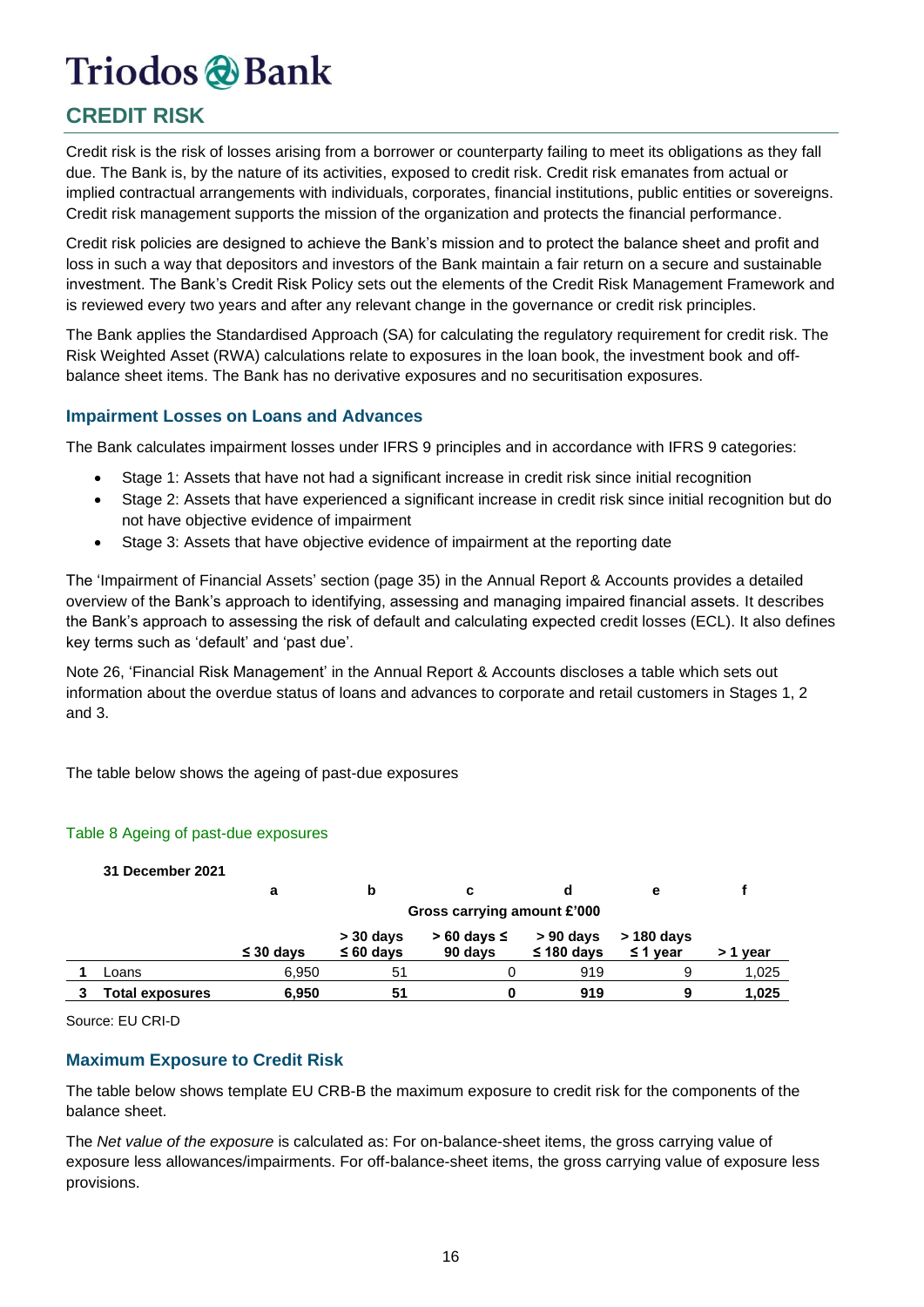The *Average net exposure over the period* is calculated as: the average of the net exposure values observed at the end of each quarter of the observation period.

#### Table 9 Total and average net amount of exposures

|                                                   | 31-Dec-21                                                   |                                             | 31-Dec-20                                                |                                             |  |  |
|---------------------------------------------------|-------------------------------------------------------------|---------------------------------------------|----------------------------------------------------------|---------------------------------------------|--|--|
| <b>Credit risk exposures</b>                      | Net value of<br>exposures<br>at the end<br>of the<br>period | Average net<br>exposures over<br>the period | Net value of<br>exposures at<br>the end of the<br>period | Average net<br>exposures over<br>the period |  |  |
|                                                   | £'000                                                       | £'000                                       | £'000                                                    | £'000                                       |  |  |
| Central governments or central banks              | 480,489                                                     | 446,717                                     | 432,682                                                  | 354,218                                     |  |  |
| Regional governments or local authorities         |                                                             |                                             |                                                          |                                             |  |  |
| Public sector entities                            | 74,190                                                      | 61,043                                      | 42,911                                                   | 28,938                                      |  |  |
| Multilateral development banks                    | 55,568                                                      | 52,176                                      | 41,373                                                   | 30,852                                      |  |  |
| Institutions                                      | 71,403                                                      | 56,386                                      | 23,767                                                   | 58,448                                      |  |  |
| Corporates                                        | 502,504                                                     | 514,006                                     | 486,718                                                  | 474,410                                     |  |  |
| Of which SME                                      | 451,361                                                     | 457,807                                     | 429,152                                                  | 406,573                                     |  |  |
| Retail                                            | 88,386                                                      | 90,723                                      | 89,544                                                   | 89,061                                      |  |  |
| Of which SME<br>Secured by mortgages on immovable | 83,550                                                      | 86,361                                      | 86,029                                                   | 86,042                                      |  |  |
| property                                          | 641,215                                                     | 619,069                                     | 629,761                                                  | 595,286                                     |  |  |
| Of which SME                                      | 512,967                                                     | 510,503                                     | 534,110                                                  | 505,561                                     |  |  |
| Exposures in default                              | 47,746                                                      | 47,393                                      | 45,753                                                   | 32,617                                      |  |  |
| Items associated with particularly high risk      | 60                                                          | 15                                          |                                                          |                                             |  |  |
| Covered bonds                                     | 10,010                                                      | 10,010                                      | 10,010                                                   | 10,018                                      |  |  |
| Other items                                       | 15,285                                                      | 15,321                                      | 14,579                                                   | 18,519                                      |  |  |
| Total credit risk exposure                        | 1,986,857                                                   | 1,912,860                                   | 1,817,099                                                | 1,692,367                                   |  |  |

The tables below show risk weights applied to the Bank's exposures by exposure class. Risk weights with nil value exposures have been removed.

#### Table 10 Total net exposure by risk weight and exposure class

| 31 December 2021                              | Risk weight £'000 |        |        |         |                          |        |         |        |      |           |
|-----------------------------------------------|-------------------|--------|--------|---------|--------------------------|--------|---------|--------|------|-----------|
|                                               | 0%                | 10%    | 20%    | 35%     | 50%                      | 75%    | 100%    | 150%   | 250% | Total     |
| Central governments or central banks          | 480,489           |        |        |         |                          |        |         |        |      | 480,489   |
| Public sector entities                        | 68,562            |        | 5,628  |         |                          |        |         |        |      | 74,190    |
| Multilateral development banks                | 55,568            |        |        |         |                          |        |         |        |      | 55,568    |
| Institutions                                  |                   |        | 71,403 |         |                          |        |         |        |      | 71,403    |
| Corporates                                    |                   |        |        |         |                          |        | 502,504 |        |      | 502,504   |
| Retail                                        |                   |        |        |         |                          | 88,386 |         |        |      | 88,386    |
| Secured by mortgages on immovable<br>property |                   |        |        | 372,538 |                          |        | 268,677 |        |      | 641,215   |
| Exposures in default                          |                   |        |        |         |                          |        | 21,309  | 26,437 |      | 47,746    |
| Items associated with particularly high risk  |                   |        |        |         |                          |        |         | 60     |      | 60        |
| Covered bonds                                 |                   | 10,010 |        |         |                          |        |         |        |      | 10,010    |
| Other items                                   |                   |        |        |         |                          |        | 14,582  |        | 704  | 15,285    |
| <b>Total</b>                                  | 604,619           | 10,010 | 77,031 | 372,538 | $\overline{\phantom{0}}$ | 88,386 | 807,072 | 26,497 | 704  | 1,986,857 |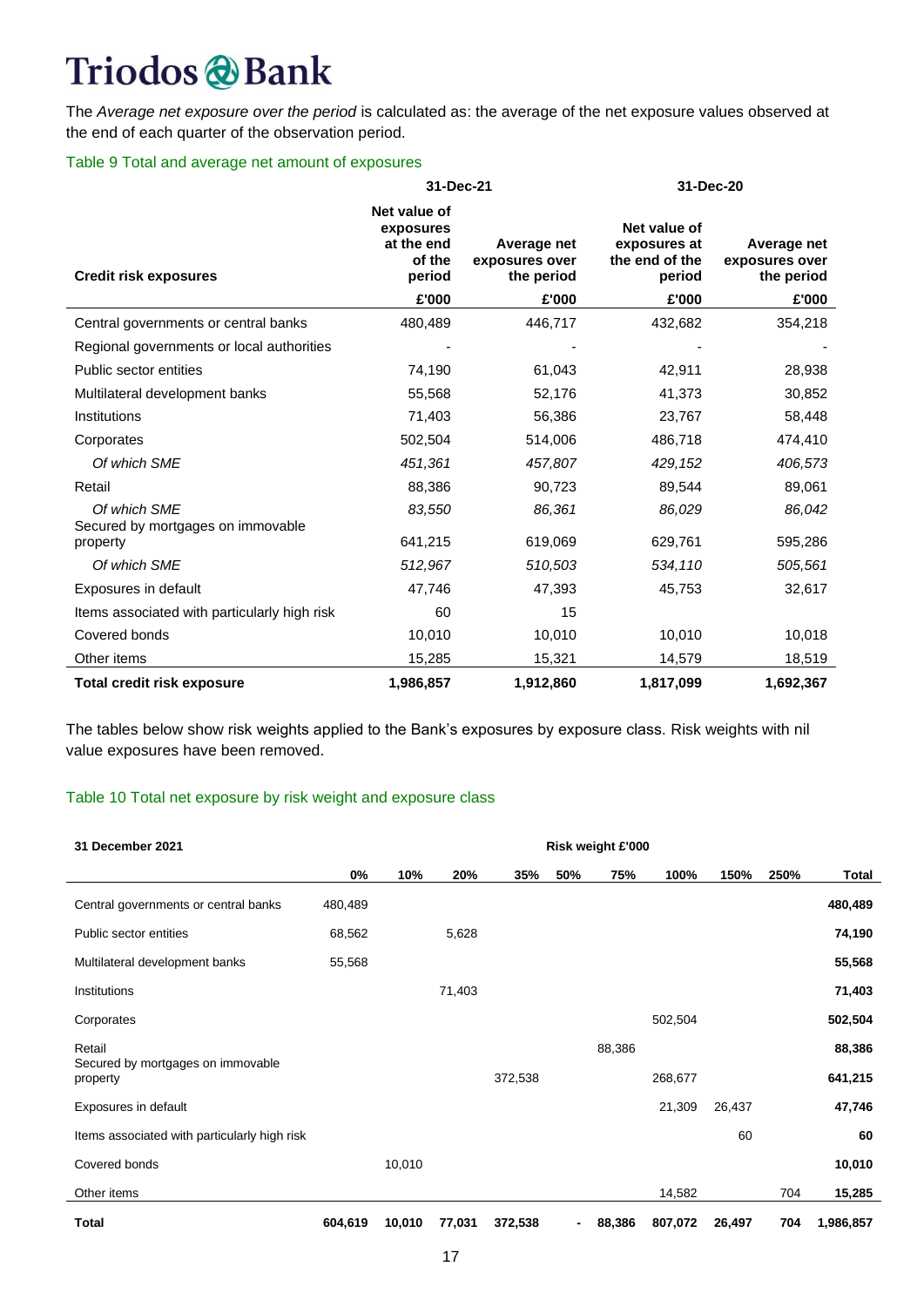| 31 December 2020                          |         |        |        |         |        | Risk weight £'000 |         |        |      |           |
|-------------------------------------------|---------|--------|--------|---------|--------|-------------------|---------|--------|------|-----------|
|                                           | 0%      | 10%    | 20%    | 35%     | 50%    | 75%               | 100%    | 150%   | 250% | Total     |
|                                           |         |        |        |         |        |                   |         |        |      |           |
| Central governments or central banks      | 432,682 |        |        |         |        |                   |         |        |      | 432,682   |
| Public sector entities                    | 29,950  |        | 7,150  |         | 5,811  |                   |         |        |      | 42,911    |
| Multilateral development banks            | 41,373  |        |        |         |        |                   |         |        |      | 41,373    |
| Institutions                              |         |        | 23,767 |         |        |                   |         |        |      | 23,767    |
| Corporates                                |         |        |        |         | 9,465  |                   | 477,254 |        |      | 486,718   |
| Retail                                    |         |        |        |         |        | 89,544            |         |        |      | 89,544    |
|                                           |         |        |        |         |        |                   |         |        |      |           |
| Secured by mortgages on immovable propert |         |        |        | 400,355 |        |                   | 229,406 |        |      | 629,761   |
| Exposures in default                      |         |        |        |         |        |                   | 23,511  | 22,242 |      | 45,753    |
| Covered bonds                             |         | 10,010 |        |         |        |                   |         |        |      | 10,010    |
| Other items                               | 0       |        |        |         |        |                   | 14,062  |        | 516  | 14,579    |
| <b>Total</b>                              | 504,005 | 10,010 | 30,917 | 400,355 | 15,276 | 89,544            | 744,233 | 22,242 | 516  | 1,817,099 |

Source: Template EU CR5

#### **Risk Concentrations**

As per PRA methodology set out in PS17/15, credit concentration risk is defined as:

"the risk of losses arising as a result of concentrations of exposures due to imperfect diversification. This imperfect diversification can arise from the small size of a portfolio or a large number of exposures to specific obligors (single name concentration) or from imperfect diversification with respect to economic sectors or geographical regions."

In line with guidance set out in 'Statement of Policy - the PRA's Methodologies for setting Pillar 2 capital' the Bank has assessed concentration risk for the retail credit and wholesale credit portfolio. The portfolio assessment is conducted on three bases:

- a) Geographic concentration risk
- b) Sectoral concentration risk
- c) Single name concentration risk

#### <span id="page-17-0"></span>**Geographical and Counterparty Sectors**

#### Table 11 Geographical and counterparty credit exposure

|    | 31 December 2021                             | UK        | <b>Ireland</b> | <b>Other EU</b> | Other | <b>Total</b> |
|----|----------------------------------------------|-----------|----------------|-----------------|-------|--------------|
|    |                                              | £'000     | £'000          | £'000           | £'000 | £'000        |
|    | Central governments or central banks         | 480,489   |                |                 |       | 480,489      |
| 9  | Public sector entities                       | 24,956    |                | 49,234          |       | 74,190       |
| 10 | Multilateral development banks               |           |                | 55,568          |       | 55,568       |
| 12 | Institutions                                 | 51,013    | 575            | 19,814          |       | 71,403       |
| 13 | Corporates                                   | 477,221   | 22,791         | 2,492           |       | 502,504      |
| 14 | Retail                                       | 86,343    | 2,029          | 8               | 6     | 88,386       |
| 15 | Secured by mortgages on immovable property   | 640,975   | 240            |                 |       | 641,215      |
| 16 | Exposures in default                         | 46.264    | 1,482          | 0               |       | 47,746       |
|    | Items associated with particularly high risk | 60        |                |                 |       | 60           |
| 18 | Covered bonds                                | 10,010    |                |                 |       | 10,010       |
| 22 | Other items                                  | 15,285    |                |                 |       | 15,285       |
|    | <b>Total credit risk exposure</b>            | 1,832,618 | 27,116         | 127,116         | 6     | 1,986,857    |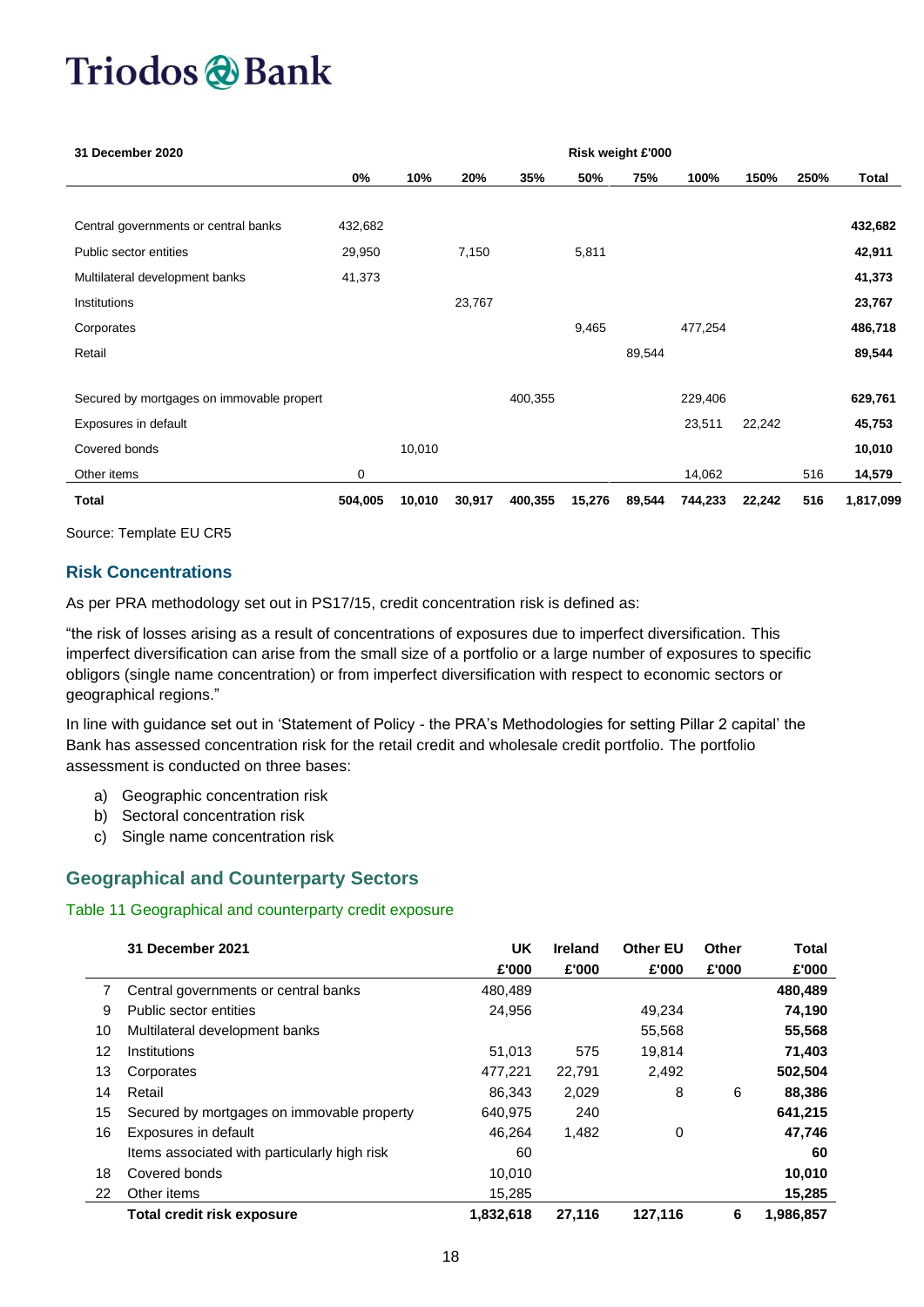|    |                                            |           |                | Other  |       |           |
|----|--------------------------------------------|-----------|----------------|--------|-------|-----------|
|    | 31 December 2020                           | UK        | <b>Ireland</b> | EU     | Other | Total     |
|    |                                            | £'000     | £'000          | £'000  | £'000 | £'000     |
|    | Central governments or central banks       | 432,682   |                |        |       | 432,682   |
| 9  | Public sector entities                     | 12.961    |                | 29,950 |       | 42,911    |
| 10 | Multilateral development banks             |           |                | 41,373 |       | 41,373    |
| 12 | Institutions                               | 21,329    | 751            | 1,136  | 550   | 23,767    |
| 13 | Corporates                                 | 453.847   | 30.221         | 2,649  |       | 486,718   |
| 14 | Retail                                     | 88.092    | 1.438          | 9      | 6     | 89,544    |
| 15 | Secured by mortgages on immovable property | 629.484   | 277            |        |       | 629,761   |
| 16 | Exposures in default                       | 43.083    | 2,670          |        |       | 45,753    |
| 18 | Covered bonds                              | 10,010    |                |        |       | 10,010    |
| 22 | Other items                                | 14,579    |                |        |       | 14,579    |
|    | <b>Total credit risk exposure</b>          | 1,706,069 | 35.357         | 75.117 | 556   | 1.817.099 |

#### Source: Template EU CRB-D

The Bank also monitors concentration risk for the credit portfolio at a regional level and uses this breakdown as part of its internal credit risk assessment methodology for capital planning, including ICAAP.

#### **Residual Maturity by Asset and Liability Class**

The table below sets out the contractual maturities of the Bank's financial liabilities and assets.

#### Table 12 Residual maturity by asset and liability class

| 31 December 2021                             | On<br>demand<br>£'000 | <b>Less</b><br>than 3<br>months<br>£'000 | 3<br>months -<br>1 year<br>£'000 | $1 - 5$<br>years<br>£'000 | <b>More</b><br>than 5<br>years<br>£'000 | Non-<br>cash<br>items<br>£'000 | Total<br>£'000 |
|----------------------------------------------|-----------------------|------------------------------------------|----------------------------------|---------------------------|-----------------------------------------|--------------------------------|----------------|
| <b>Financial assets</b>                      |                       |                                          |                                  |                           |                                         |                                |                |
| Cash and cash equivalents                    | 374,820               |                                          |                                  |                           |                                         |                                | 374,820        |
| Loans and advances to credit<br>institutions | 40,978                | 1,199                                    |                                  |                           |                                         |                                | 42,177         |
| Loans and advances to customers              | 5,140                 | 16,387                                   | 66,455                           | 322,869                   | 721,280                                 |                                | 1,132,132      |
| Debt securities                              |                       | 9,609                                    | 10,185                           | 202,487                   | 46,755                                  |                                | 269,035        |
| Other assets                                 | 574                   | 475                                      | 383                              | 321                       | 320                                     | 14,319                         | 16,392         |
|                                              | 421,512               | 27,671                                   | 77,023                           | 525,677                   | 768,355                                 | 14,319                         | 1,834,556      |
| <b>Financial liability</b>                   |                       |                                          |                                  |                           |                                         |                                |                |
| Deposits from credit institutions            | 12,535                | 458                                      | 1,452                            | 7,098                     | 6,356                                   |                                | 27,899         |
| Customer accounts                            | 1,312,996             | 229,460                                  | 61,056                           | 4,634                     |                                         |                                | 1,608,147      |
| Debt issued                                  |                       |                                          | 41                               |                           | 5,695                                   |                                | 5,735          |
| Lease liabilities                            |                       | 33                                       | 101                              | 325                       | 745                                     |                                | 1,205          |
| Other liabilities                            | 2,628                 | 511                                      | 1,004                            | 337                       | 199                                     |                                | 4,678          |
|                                              | 1,328,159             | 230,462                                  | 63,653                           | 12,394                    | 12,995                                  |                                | 1,647,664      |

#### **Exposure by Credit Quality Steps**

The Bank uses Moody's and Fitch as External Credit Assessment Institutions (ECAIs) for counterparty exposures. The mappings between the external credit assessment institutions used by the Bank and the credit quality steps used to determine the risk-weight are detailed in the following table. Where no external rating is used in the risk-weighted asset calculation, the unrated credit quality step applies.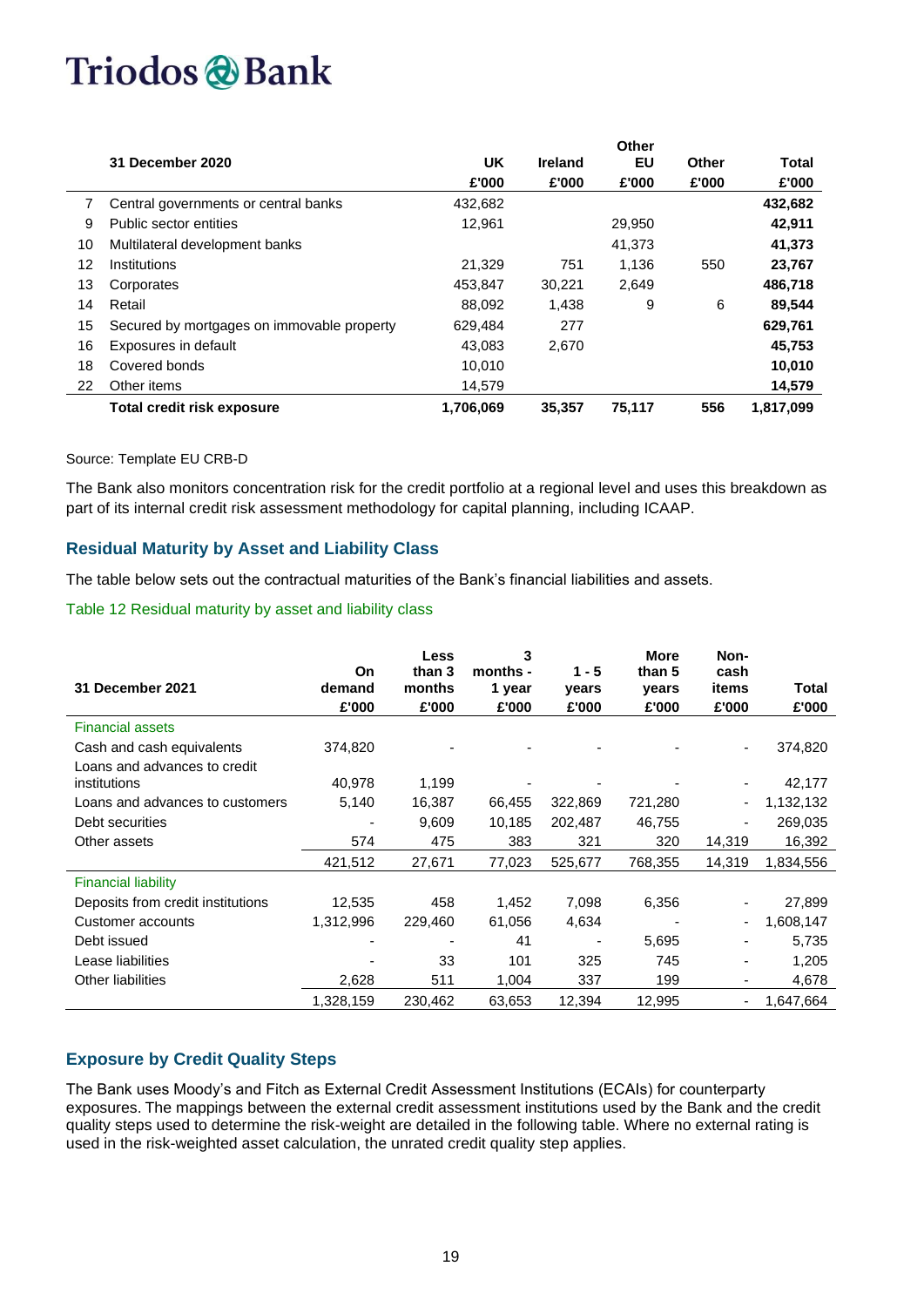Table 13 Credit quality steps

|        | <b>Fitch</b>   | Moody's                          |
|--------|----------------|----------------------------------|
| Step 1 | AAA to AA-     | Aaa to Aa3                       |
| Step 2 | $A+$ to $A-$   | A1 to A3                         |
| Step 3 | BBB+ to BBB-   | Baa1 to Baa3                     |
| Step 4 | BB+ to BB-     | Ba1 to Ba3                       |
| Step 5 | $B+$ to $B-$   | B <sub>1</sub> to B <sub>3</sub> |
| Step 6 | CCC+ and below | Caa1 and below                   |

On 31 December 2021, the Bank had £81.4m gross carrying value exposures across the exposure classes listed below of which £15.3m had a credit assessment by a nominated ECAIs:

- **Institutions**
- Covered bonds

#### <span id="page-19-0"></span>**Operational Risk**

The Bank applies the Basic Indicator Approach (BIA) to quantify the capital requirement for operational risk. under Pillar 1. Under this approach, 15% of the Bank's average operating income for the previous three years is used. Income is defined in CRR Article 316 as the sum of net interest income and non-interest income. An operational RWA is then calculated such that 8% of that RWA gives the Pillar 1 capital requirement.

#### <span id="page-19-1"></span>**Interest Rate Risk in The Banking Book (IRRBB)**

The Bank is mainly exposed to interest rate risk where the Bank holds fixed rate assets and liabilities; when market rates change, the value of these items is affected because their rate remains fixed.

The Bank uses an internal capital model for IRRBB and the risk appetite is calculated based on the standard PV200 calculation.

A PV200 calculation assigns all balance sheet items to a "time bucket" based on the next interest re-pricing date (or maturity date if fixed) and discounts them back using a current market curve to assess its Present Value (PV0). The discount factors can then be adjusted to simulate an immediate parallel 200bps increase and a 200bps decrease in rates. The difference between the PV0 and the 2% shifts up and down indicate the Bank's sensitivity to interest rate movements from a value perspective.

The Bank's sensitivity to interest rate movements from an earnings perspective is disclosed in the Annual Report and Accounts note 26(c) (page 67).

### **LEVERAGE**

The Bank calculates and monitors a leverage ratio as required by CRD IV. This measures the ratio of the capital resources to total assets.

The minimum leverage ratio has been set at 3% for the Bank in line with PRA rulebook section 2015/89 although the Bank notes that the full requirement does not apply as its retail deposits do not exceed GBP £50bn.

The Bank considers its ability to meet the above ratio as part of its core capital requirements. The risk of excessive leverage is the risk of significant mismatches between assets and obligations. The Bank currently maintains a very strong leverage ratio as shown in the table below. The risk of excessive leverage is not considered to be material to the Bank.

The ratio is calculated as Tier 1 capital/total assets (on and off-balance sheet) adjusted for capital deductions.

The Leverage ratio common disclosure is in Appendix E.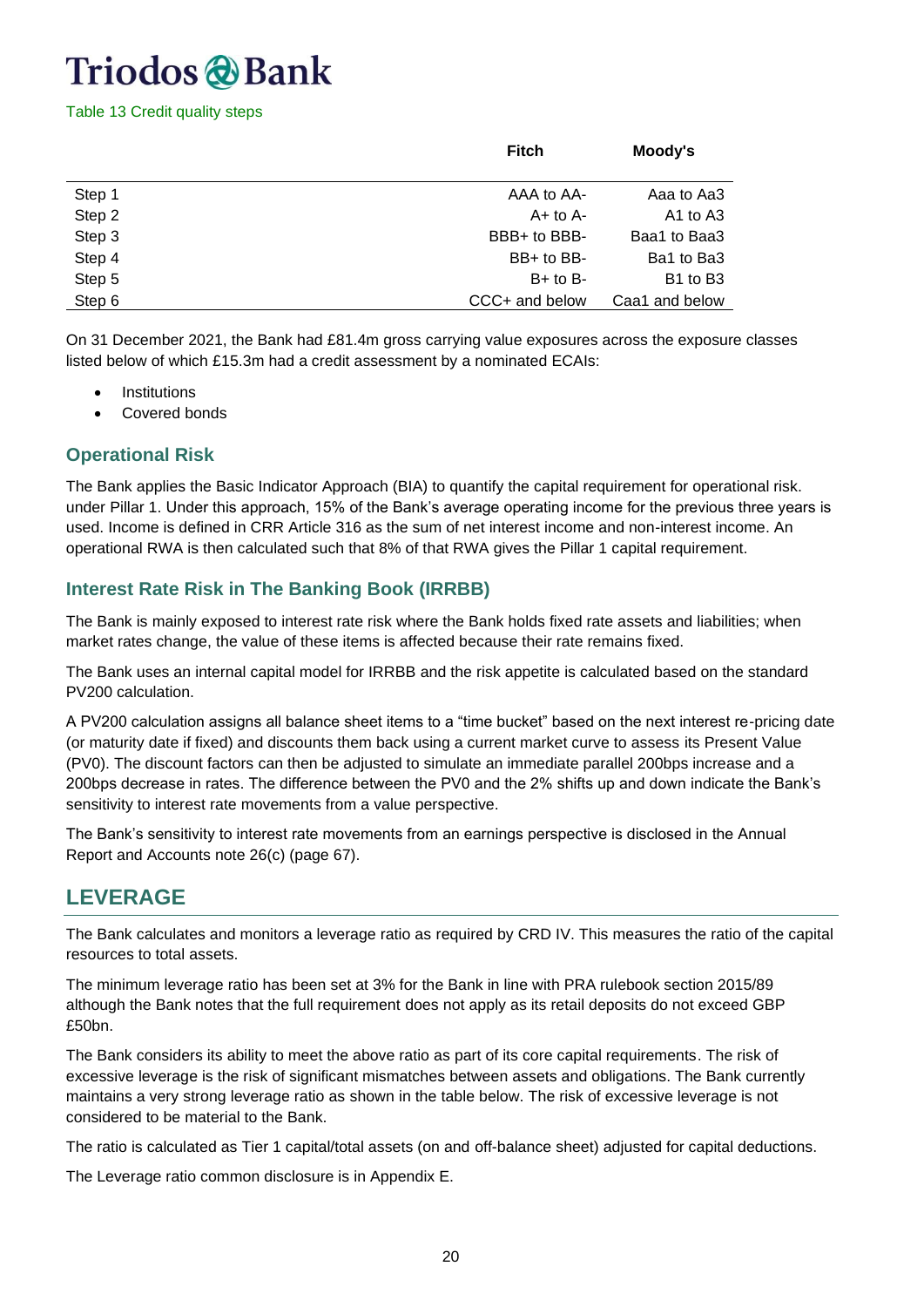| Table 14 Leverage ratio |           |           |
|-------------------------|-----------|-----------|
|                         | 31-Dec-21 | 31-Dec-20 |
| Leverage ratio          | $9.3\%$   | 10.1%     |

Table 15 Summary reconciliation of accounting assets and leverage ratio exposure

|   |                                                                                                  | 31-Dec-21<br>£'000 | 31-Dec-20<br>£'000 |
|---|--------------------------------------------------------------------------------------------------|--------------------|--------------------|
|   | Total assets per published financial statements                                                  | 1,834,464          | 1,639,370          |
|   | Adjustment for off-balance sheet items (i.e.,<br>conversion to credit equivalent amounts of off- |                    |                    |
| 6 | balance sheet exposures)                                                                         | 76,793             | 89,652             |
|   | Other adjustments                                                                                | (1,055)            | (952)              |
|   | Leverage ratio exposure measure                                                                  | 1,910,203          | 1,728,069          |

### **ASSET ENCUMBRANCE**

An asset is defined as encumbered if it has been pledged as collateral against an existing on or off-balance sheet liability and therefore is no longer available for disposal or as collateral to support liquidity or funding requirements of the Bank.

Until the end of May 2021, £550,000 was held as collateral for Mastercard transactions in an account at the US Bank and could be drawn on by Mastercard if the Bank failed to meet its obligations to settle its customers' Mastercard transactions. Since June 2021, this collateral has no longer been held as the requirement for it to be held had surpassed as certain controls had been met.

The Bank has no other assets pledged as collateral.

#### Table 16 Template A: Encumbered and unencumbered assets

|                                               | Carrying<br>amount<br>оf<br>encumbered<br>assets<br>31-Dec-21 | Carrying<br>amount<br>оf<br>unencumbered<br>assets<br>31-Dec-21 | Carrying<br>amount<br>оf<br>encumbered<br>assets<br>31-Dec-20 | Carrying<br>amount<br>оf<br>unencumbered<br>assets<br>31-Dec-20 |
|-----------------------------------------------|---------------------------------------------------------------|-----------------------------------------------------------------|---------------------------------------------------------------|-----------------------------------------------------------------|
| <b>Encumbered assets</b>                      | £'000                                                         | £'000                                                           | £'000                                                         | £'000                                                           |
| Loans on demand                               |                                                               | 415,797                                                         | 550                                                           | 397,595                                                         |
| Debt securities                               |                                                               | 269,035                                                         | ٠                                                             | 153,005                                                         |
| Loans and advances other than loans on demand |                                                               | 1,133,332                                                       | ٠                                                             | 1,071,688                                                       |
| Other assets                                  |                                                               | 16,392                                                          | ٠                                                             | 16,863                                                          |
| Carrying amount of assets                     |                                                               | 1,834,556                                                       | 550                                                           | 1,639,151                                                       |

The Bank of England Cash Ratio Deposit is held within 'other assets'.

### **LIQUIDITY COVERAGE RATIO**

The Liquidity Coverage Ratio (LCR) is defined by the LCR Delegated Act (Commission Delegated Regulation (EU) 2015/61), which also sets out the eligibility criteria for High Quality Liquid Assets ("HQLA"), and the stressed parameters for inflows and outflows. Whilst CRR2 has made some amendments to the way these are calculated, none of the changes are material to Triodos Bank UK.

The aim of the LCR is to ensure that firms have sufficient liquid assets to withstand a short-term liquidity stress of 30 days by comparing the firm's HQLA holdings to its net stressed cash outflows.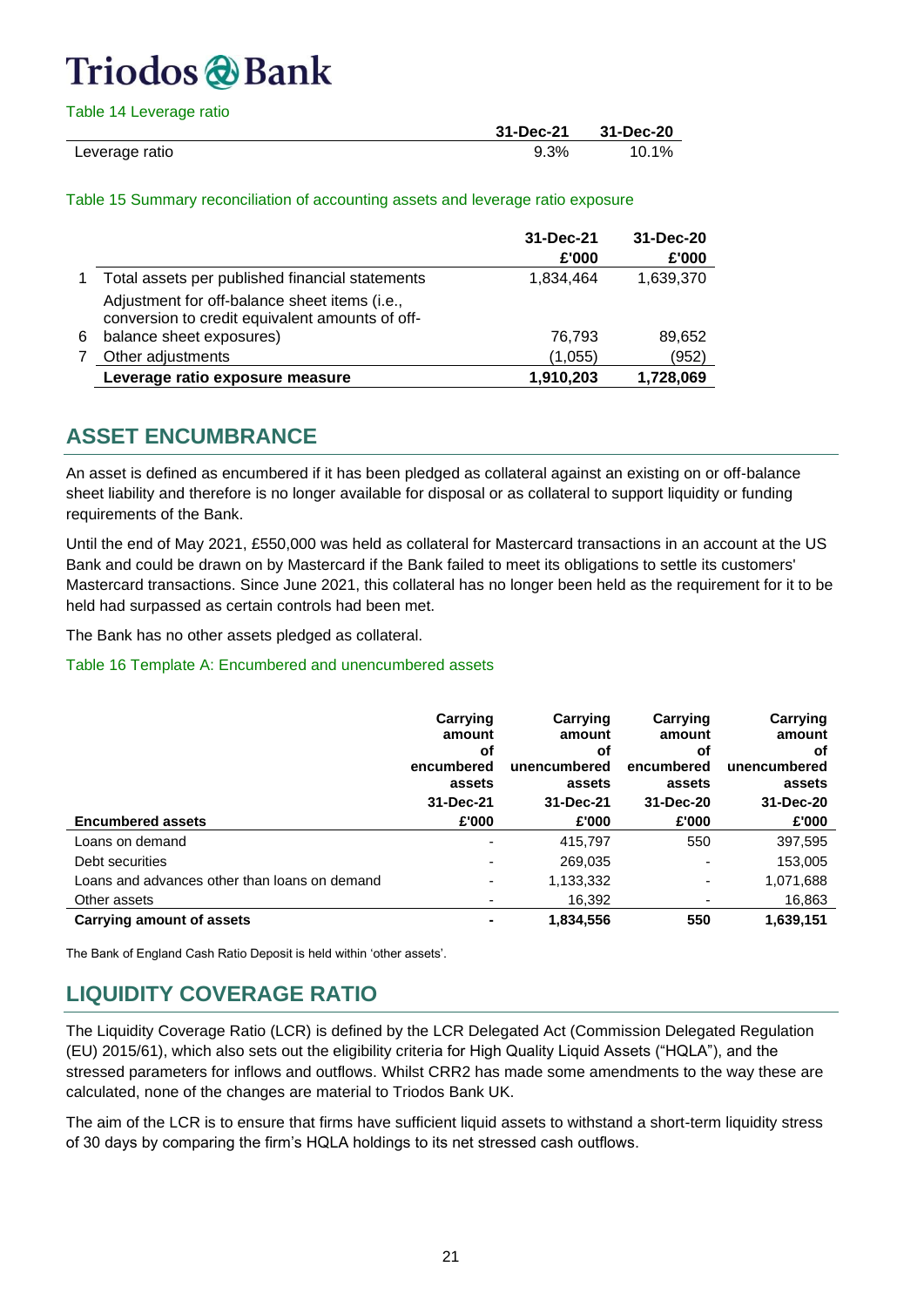The LCR is calculated as follows:

"Liquidity Buffer" /"Net Liquidity Outflows over a 30 calendar day stress period" "= Liquidity Coverage Ratio (%)"

As of 31 December 2021, the Bank's LCR was at 413.6%. This is calculated as a total HQLA of £628.2m against net cash outflows of £151.9m.

The Bank monitors and reports the Liquidity Coverage Ratio (LCR) on an unconsolidated reporting basis. This is monitored in line with internal risk appetite thresholds set by the Board. The weighted average liquidity buffer (representing eligible High Quality Liquid Assets (HQLA)), 30-day net cash outflows and LCRs are shown in the table below. The averages are calculated over a 12-month period.

#### Table 17 Liquidity Coverage Ratio – Total Weighted Value (12-month average) for quarter ended

|                                   | 31-Mar-21 | 30-Jun-21 | 30-Sep-21 | 31-Dec-21 |
|-----------------------------------|-----------|-----------|-----------|-----------|
| Liquidity buffer $(E'000)$        | 439.455   | 490.778   | 532.048   | 564.433   |
| Net outflows over 30 days (£'000) | 81.552    | 95.913    | 113.434   | 122.494   |
| Liquidity coverage ratio (%)      | 538.9%    | 511.7%    | 469.0%    | 460.8%    |

The ratio exceeded all internal and regulatory minimum values throughout the year.

### **REMUNERATION POLICY AND PRACTICES**

These disclosures are made in accordance with Article 450 of the CRR. This statement sets out the disclosures as they apply to the Bank. The Bank is classified as a Level 3 Bank under the Remuneration Guidelines set out in the PRA Rulebook.

#### <span id="page-21-0"></span>**Remuneration Policy**

As a wholly owned subsidiary of Triodos Bank N.V., the Bank is closely aligned to the existing mission and business strategy of Triodos Bank. As a global pioneer in sustainable banking, Triodos Bank supports projects that benefit people and the planet and believes that banking can be used as a powerful force for good. As a value led organisation, the International Remuneration & Nomination Policy (hereafter 'the Policy') is based on the principle of human dignity and aims to enhance social coherence within the organisation. The policy applies to all business units of Triodos Bank, which includes Triodos Bank UK. It applies to all co-workers with local interpretations at a country level to ensure compliance with local legislation and practices.

The key principles of the policy are:

#### **Fair remuneration and social coherence**

Remuneration within Triodos Bank aims to be gender neutral. Our view is that remuneration enables co-workers to earn a decent living and contribute to the organisation and society at large. Remuneration practices within the Bank needs to be within scope of what is expected in the financial sector, but at the same time maintain a relatively low ratio between the lower and higher level of salaries paid. Variable remuneration components are modest and discretionary and are not an incentive to favour the co-workers or the bank's own interest to the detriment of Triodos Bank's customers. This contributes to a strong sense of co-workers being jointly responsibly for realising the mission of Triodos Bank.

#### **Risk mitigation and avoiding conflicts of interest**

The Policy aims to encourage business practice that lies within the risk appetite of Triodos Bank. Triodos Bank chooses not to have bonuses (variable remuneration based on predetermined targets or achievements) as this can enhance a culture of taking unjustified risk. The Policy recognises fixed salaries and limited variable remuneration on a discretionary basis. Triodos Bank explicitly states that the remuneration policy does not negatively influence the ability of Triodos Bank to maintain a capital base.

The Policy is reviewed on an annual basis. The Group Director for Human Resources will assess the Policy in view of the values of Triodos Bank and the relevant regulations in the countries where Triodos Bank operates. At Group level, the Legal Department will monitor the legal developments and notify HR of any changes in regulation related to remuneration that need to be included in this Policy.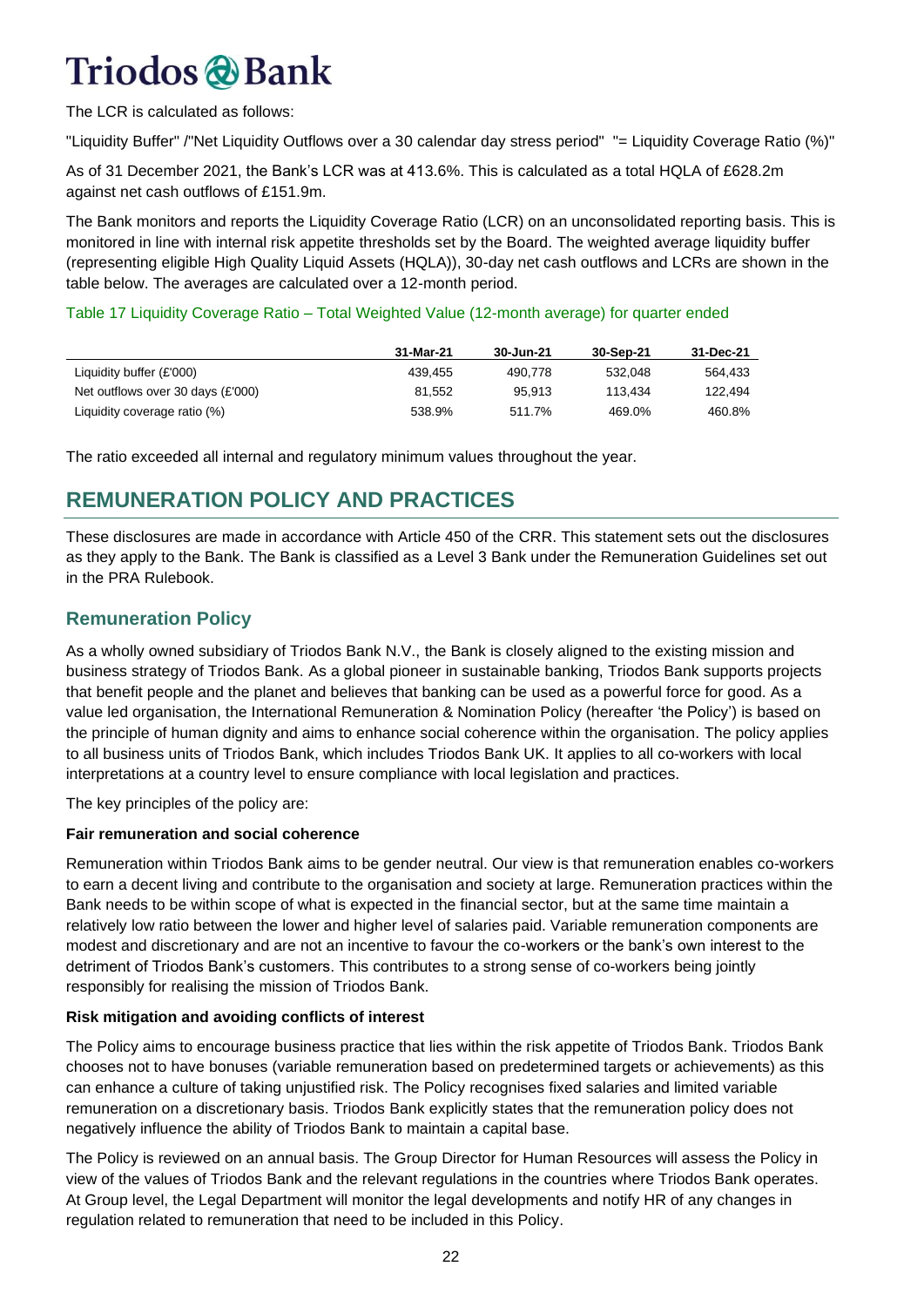The Group Director of HR will present the reviewed Policy to the Group Executive Board, after consultation with the Group Director for Internal Audit, Group Director for Compliance and Group CRO. After approval, the Remuneration Committee is consulted, who recommend to the Group Supervisory Board to approve the remuneration Policy. Execution of the Policy is audited by Internal Audit on an annual basis.

#### <span id="page-22-0"></span>**Link Between Pay and Performance**

There are two main elements of remuneration for co-workers:

Fixed remuneration

- Fixed salaries the co-worker's salary is based on the position of the role in the Job Family Framework. A salary table operates in each country and is based on the Job Family Framework. Co-worker salary levels aim to be at the median level, with the same scale for men and women.
- Benefits (including pension and non-cash benefits such as healthcare).

Variable remuneration

- Token of appreciation (TOAs)– Triodos Bank believes linking performance to financial awards does not lead to desired results and behaviour. The TOAs can be individual or collective. Individuals are granted in retrospect for extraordinary achievements and cannot exceed one month's salary up to a maximum of €10,000 gross in one year. Collective TOAs may be paid for the overall achievements and contribution of all co-workers with a maximum €500 per year per co-worker. The TOAs are subject to clawback arrangements. The members of Triodos Bank's Executive Board are excluded from these awards.
- Severance payments should be modest and follow local legislation or generally accepted norms. Severance payments to members of Triodos Bank's Executive Board do not exceed one year's salary

Triodos Bank does not offer bonus or share option schemes to either members of the Executive Board, the Supervisory Board, the Board of Stichting Administratiekantoor Aandelen Triodos Bank N.V (SAAT) nor to coworkers.

#### <span id="page-22-1"></span>**Local Application of International Remuneration & Nomination Policy**

At a local level, the UK Board is responsible for remuneration policy and governance of all matters relating to remuneration within the Bank. The UK Remuneration Guidelines provide a local interpretation of core elements of the Policy with respect to fixed salaries and TOAs.

The total overall increase in the Bank's combined salaries is determined each year by the Head of HR, CFO and CEO, who have the necessary skills to exercise the appropriate judgement with regards to remuneration policy and practices. Remuneration of locally defined roles, CEO, Core Management Committee and Local heads, is approved according to the RACI responsibilities outlined in the Policy.

#### <span id="page-22-2"></span>**Quantitative Disclosures**

This section provides details of the remuneration of Triodos Bank UK co-workers, including Material Risk Takers (MRTs) for the year ending 31 December 2021.

MRTs are those individuals whose professional activities have a material impact on the Bank's risk profile, based on the qualitative and quantitative criteria set by the European Banking Authority under Commission Delegated Regulation (EU) No 604/2014. MRTs are defined using the EBA Regulatory Technical Standard definition for remuneration purposes and for assessing the materiality of the impact a role would have on the risk profile of Triodos Bank UK. During the year there were a total of 27 MRTs. This list is maintained by Human Resources.

Those identified as MRTs include, but are not limited to:

- Executive and non-executive directors of the Bank
- Senior Management (being the other members of the Bank's Management Team, as listed in the Annual Report and Accounts)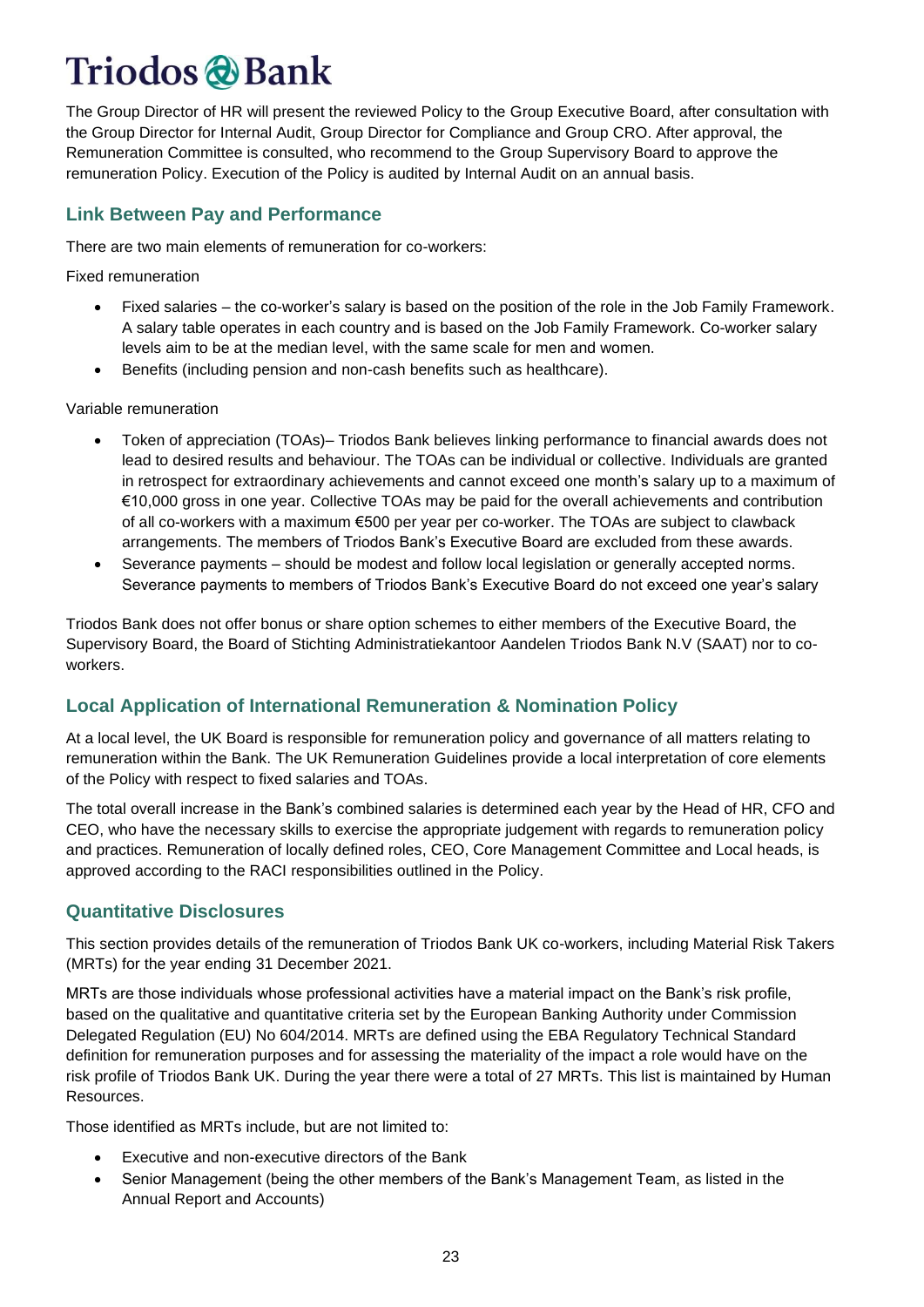- Other staff with key functional or managerial responsibility including senior managers of control functions such as audit and risk
- Other risk takers, whose professional activities could have a material impact on the Bank's risk profile

The Bank employed 253 co-workers at 31 December 2021 (2020: 208). A detailed breakdown of staff costs can be found in Note 5 of the Annual Report and Accounts. The table below provides a breakdown of staff costs for the Bank and MRTs. Fixed remuneration is defined as base salary and other benefits (such as pension and healthcare). Variable remuneration is defined as TOAs made in the financial period. The Bank operates in one material business unit – Business Banking.

#### Table 18 Remuneration

|                             | <b>All Material</b><br><b>Risk Takers</b> | All staff |
|-----------------------------|-------------------------------------------|-----------|
| 31 December 2021            | £'000                                     | £'000     |
| <b>Fixed remuneration</b>   |                                           |           |
| Number of employees         | 27                                        | 253       |
| Total fixed remuneration    | 2,198                                     | 11,070    |
| Variable remuneration       |                                           |           |
| Number of employees         |                                           |           |
| Total variable remuneration |                                           |           |
| <b>Total remuneration</b>   | 2,198                                     | 11,070    |

Figures shown above are the staff costs relating to the 27 co-workers identified during the year as MRTs, including any remuneration in the year received before or after they ceased to be MRT, and including starters and leavers.

Due to some teams having a small number of co-workers, a breakdown by business area or MRT function is not disclosed.

The Bank does not enter into sign-on agreements with new starters. During the year there was one severance payment relating to an MRT. No co-worker received variable or total remuneration in excess of £500,000.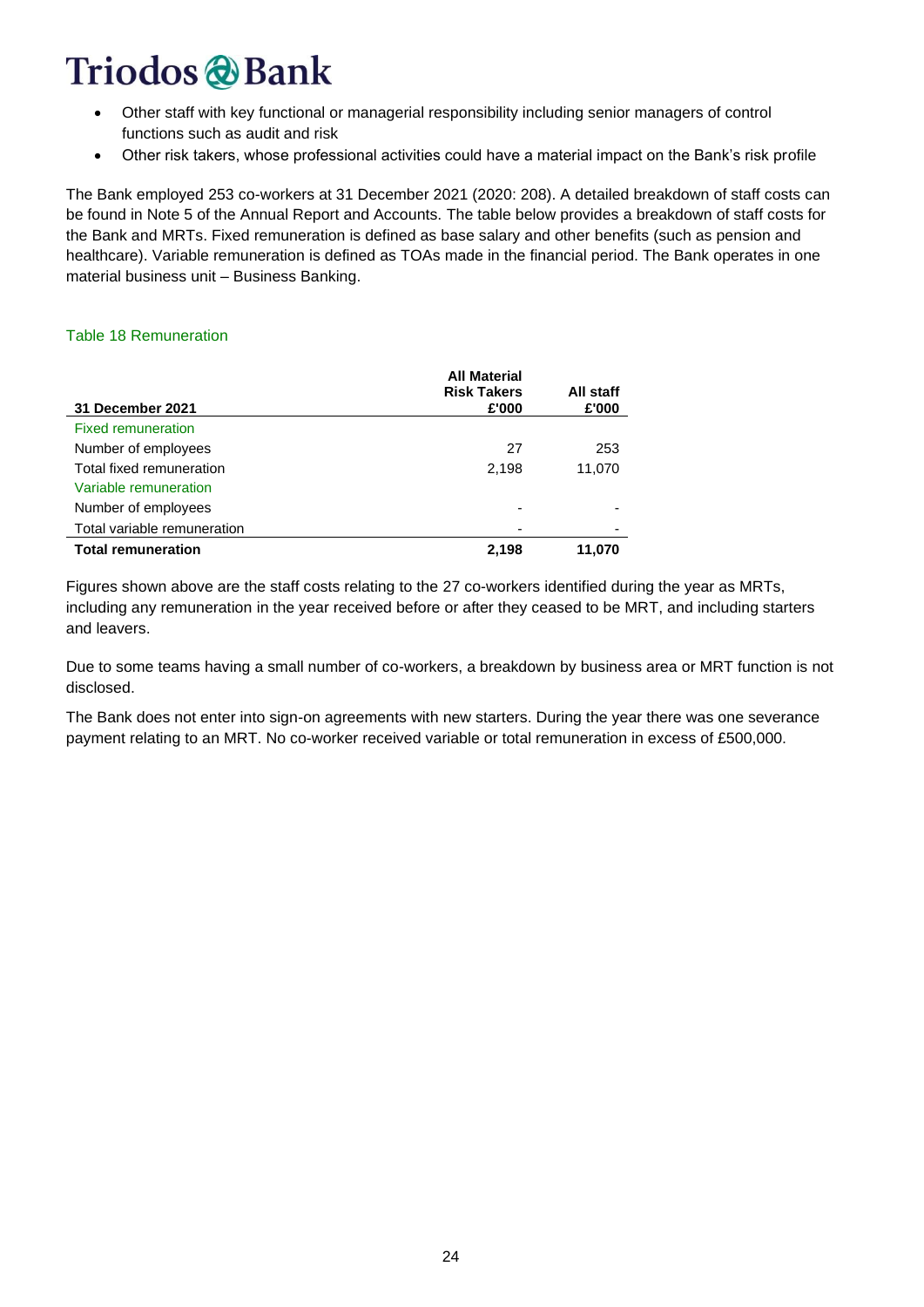### **APPENDICIES**

#### <span id="page-24-0"></span>**Appendix A – Risk Management Disclosures**

#### **Risk Statement**

Triodos Bank UK provides banking services and related financial services within the UK with the aim of enabling individuals, institutions and businesses to use money more consciously in ways that benefit people and the environment and promote sustainable development.

The Bank's strategy is based on that purpose, to be the ethical finance provider of choice in the UK market, delivered through a strategy to increase the impact of the organisation by serving more customers, with the products they want us to provide.

Underpinning this, the Bank sets a clear risk appetite to operate within and seeks to deliver best-in-class execution through highly engaged colleagues, working together to deliver its goals.

#### **Risk Management Overview**

Effective enterprise-wide risk management is a core component of our strategy and operations. We adopt a holistic, end to end view of risk, ensuring that the key risks arising from our activities are effectively identified, assessed and controlled. Our objective is to support the strategy of the Bank by thinking broadly about risks and managing them in an appropriate manner relative to the size and complexity of our business.

#### **Risk Appetite**

The Bank's risk appetite is shaped by the Board, which provides a clear articulation of the level and types of risk that the Bank is prepared to accept in order to achieve its desired strategic outcomes. It is expressed and embedded through a 'high-level' Risk Appetite Statement that is set on an annual basis by the Board with regular reviews to consider both internal and external market developments and through 'directional' limits for key factors that influence the target outcomes.

A clear risk appetite enables the Bank to understand potential links between different aspects of its risk profile. In this way, strategic decisions are made in the full context of those factors likely to be of interest to a range of stakeholders, enabling them to understand the Bank's current and future risk profile, how it benchmarks versus others and how it supports our strategic objectives.

Performance against risk appetite measures is monitored and reported to our Core Management Committee (CMC) on a monthly basis, and at each Board Audit and Risk Committee (ARC). Additionally, escalation processes are embedded to notify Senior Management and Board members of any risk appetite measures operating outside of approved thresholds. A qualitative overlay provides additional insight to both current performance and any emerging trends or issues. This enables the CMC and ARC members to both challenge and provide direction to ensure the Bank remains within the agreed risk appetite and support the achievement of its strategic goals.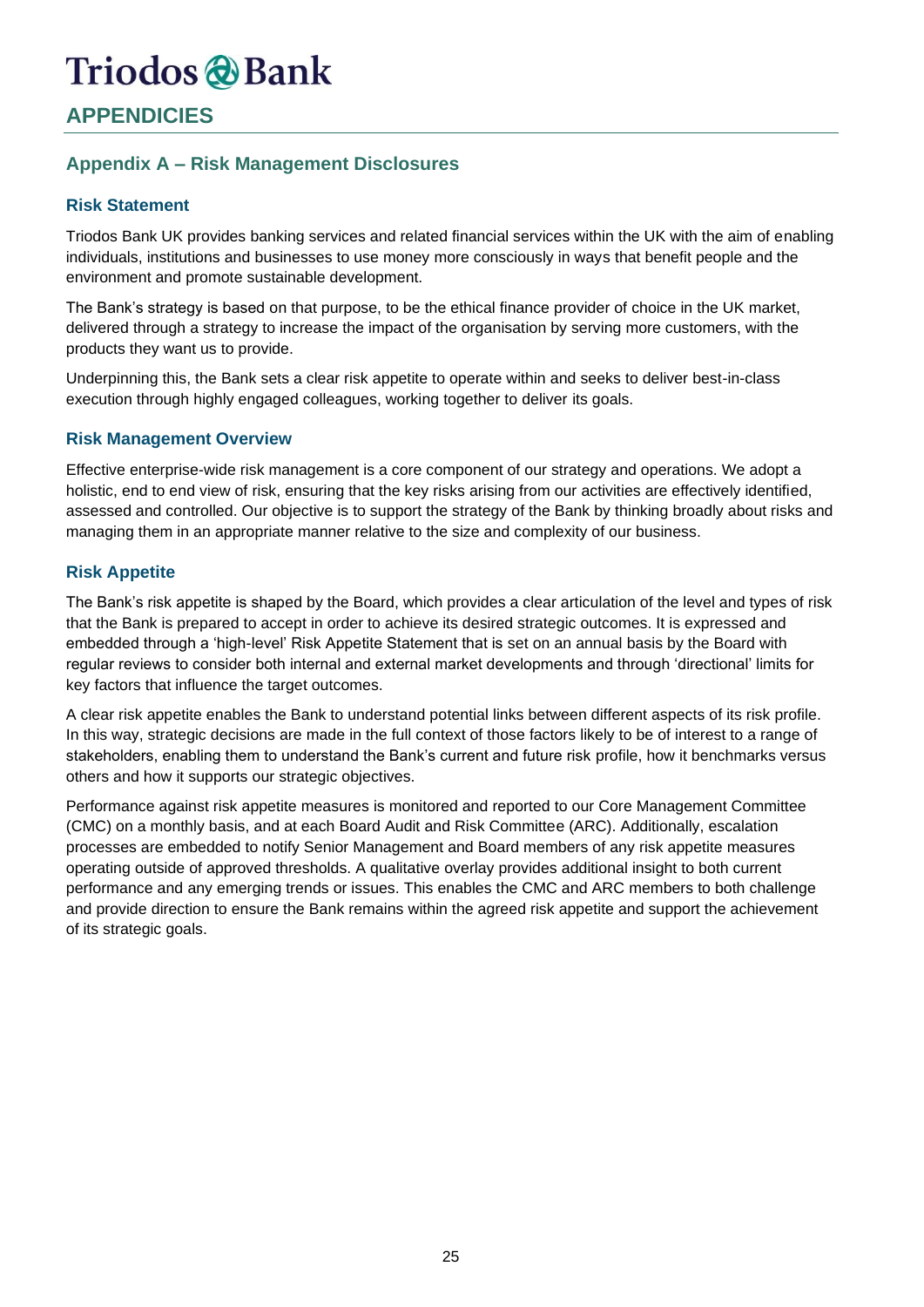# Triodos & Bank

The following table sets out the actual ratios for some of the key metrics monitored for risk and performance purposes in 2021.

#### Table 19 Summary of metrics

|                                                 | 31-Dec-21 | 31-Dec-20 |
|-------------------------------------------------|-----------|-----------|
|                                                 | £'000     | £'000     |
| Capital                                         |           |           |
| Common Equity Tier 1 (CET1)                     | 177,905   | 174,426   |
| Risk weighted assets                            | 840,391   | 770,444   |
| Common Equity Tier 1 ratio (%)                  | 21.2%     | 22.6%     |
| Additional CET1 buffer requirements as a        |           |           |
| percentage of RWA                               |           |           |
| Capital conservation buffer requirement (%)     | 2.5%      | 2.5%      |
| Countercyclical buffer requirement (%)          | 0%        | $0\%$     |
| <b>Basel III Leverage Ratio</b>                 |           |           |
| Total Basel III leverage ratio exposure measure | 1,910,203 | 1,728,069 |
| Basel III leverage ratio (%)                    | 9.3%      | 10.1%     |
| Liquidity Coverage Ratio <sup>1</sup>           |           |           |
| <b>Total HQLA</b>                               | 628,207   | 519,569   |
| Total net cash outflow                          | 151,875   | 125,480   |
| LCR ratio $(\%)$                                | 413.6%    | 414.1%    |

<sup>1</sup>LCR balances included above are as at 31 December and do not agree to balances included in the table disclosed in the Liquidity Coverage Ratio section which reports average LCR balances.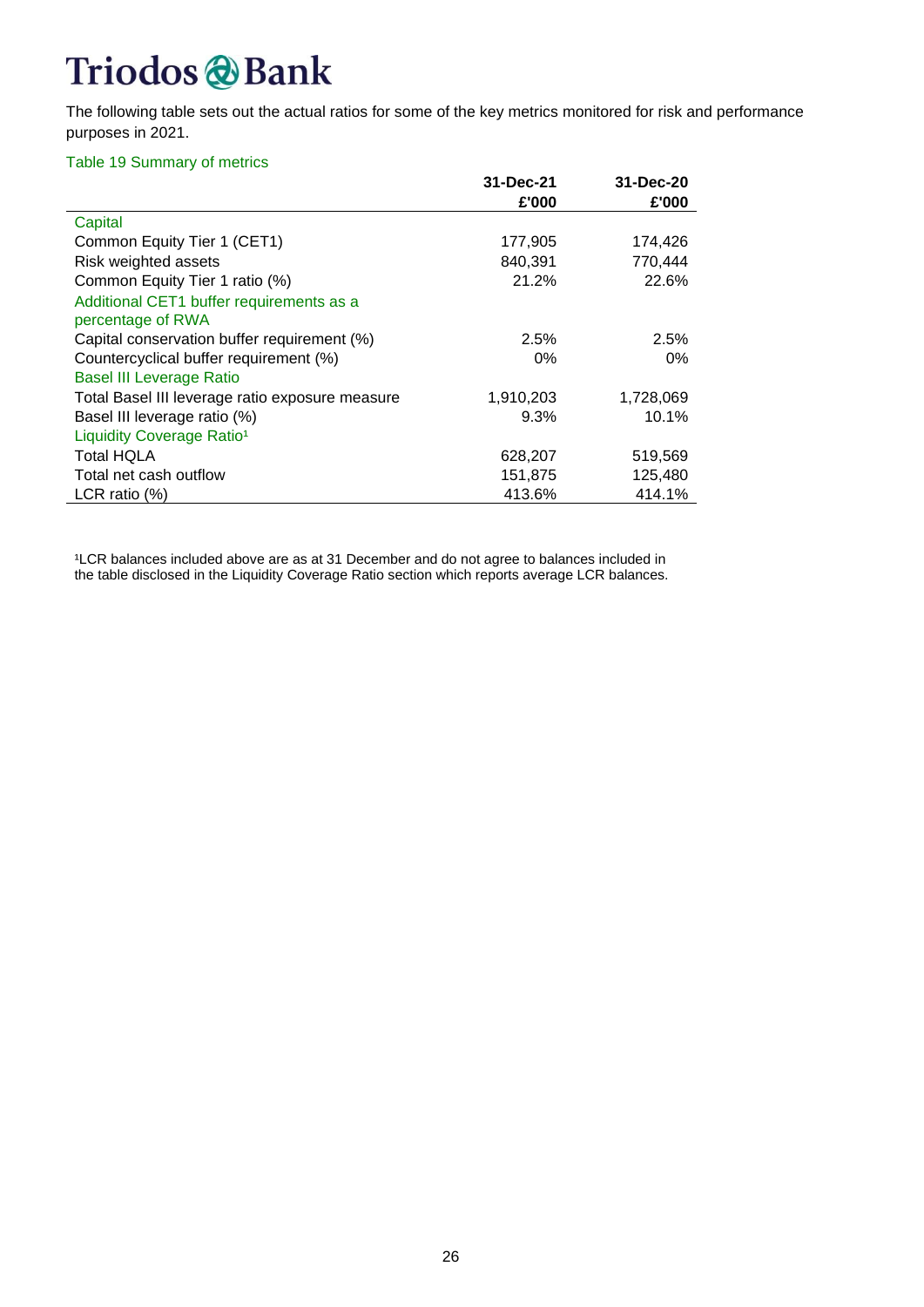### <span id="page-26-0"></span>**Appendix B – Capital Instruments' Main Features**

The Bank is required to disclose the main features of its capital instruments per Article 437(1) of the CRR  $(Regulation (EU) No 575/2013).$ 

The template should be completed for the categories: Common Equity Tier 1 instruments, Additional Tier 1 instruments and Tier 2 instruments. The Bank has Common Equity Tier 1 instruments and Tier 2 instruments.

#### Capital instruments' main features template

|                 |                                                                                                       | CET1                                                                                                                                 | Tier <sub>2</sub>                                                                                                                                                                                  |
|-----------------|-------------------------------------------------------------------------------------------------------|--------------------------------------------------------------------------------------------------------------------------------------|----------------------------------------------------------------------------------------------------------------------------------------------------------------------------------------------------|
| $\mathbf{1}$    | Issuer                                                                                                | Triodos Bank UK Ltd                                                                                                                  | Triodos Bank UK Ltd                                                                                                                                                                                |
| $\overline{2}$  | Unique identifier (e.g. CUSIP, ISIN or Bloomberg<br>identifier for private placement)                 | Private placement                                                                                                                    | Public offer (on Triodos Bank UK Ltd<br>Crowdfunding Platform)                                                                                                                                     |
| 3               | Governing law(s) of the instrument                                                                    | English law                                                                                                                          | English law                                                                                                                                                                                        |
|                 | <b>Regulatory Treatment</b>                                                                           |                                                                                                                                      |                                                                                                                                                                                                    |
| 4               | <b>Transitional CRR rules</b>                                                                         | CET1                                                                                                                                 | Tier <sub>2</sub>                                                                                                                                                                                  |
| 5               | Post-transitional CRR rules                                                                           | CET1                                                                                                                                 | Tier <sub>2</sub>                                                                                                                                                                                  |
| 6               | Eligible at solo/(sub-)consolidated/solo<br>& (sub-)consolidated                                      | Solo                                                                                                                                 | Solo                                                                                                                                                                                               |
| $\overline{7}$  | Instrument type (types to be specified<br>by each jurisdiction)                                       | Common equity                                                                                                                        | Dated fixed rate subordinated note                                                                                                                                                                 |
| 8               | Amount recognised in regulatory capital<br>(currency in million, as of most recent reporting<br>date) | £172,000,000                                                                                                                         | £5,694,800                                                                                                                                                                                         |
| 9               | Nominal amount of instrument                                                                          | £1                                                                                                                                   | £5,694,800                                                                                                                                                                                         |
| 9a              | Issue price                                                                                           | £1                                                                                                                                   | £5,694,800 (100%)                                                                                                                                                                                  |
| 9b              | Redemption price                                                                                      | Not applicable                                                                                                                       | £5,694,800                                                                                                                                                                                         |
| 10              | Accounting classification                                                                             | Shareholders' equity                                                                                                                 | Liability and amortised cost                                                                                                                                                                       |
| 11              | Original date of issuance                                                                             | 1,000 'Ordinary' Class 23 May 2018<br>5,000,000 'Ordinary' Class 21 January<br>2019<br>166,999,000 'Ordinary' Class 30 April<br>2019 | £5,694,800 23 December 2020                                                                                                                                                                        |
| 12              | Perpetual or dated                                                                                    | Perpetual                                                                                                                            | Dated                                                                                                                                                                                              |
| 13              | Original maturity date                                                                                | Not applicable                                                                                                                       | 18 September 2030                                                                                                                                                                                  |
| 14              | Issuer call subject to prior supervisory approval                                                     | No                                                                                                                                   | Yes                                                                                                                                                                                                |
| 15              | Optional call date, contingent call dates and<br>redemption amount                                    | Not applicable                                                                                                                       | 18 September 2025                                                                                                                                                                                  |
| 16              | Subsequent call dates, if applicable                                                                  | Not applicable                                                                                                                       | Not applicable                                                                                                                                                                                     |
|                 | Coupons/dividends                                                                                     |                                                                                                                                      |                                                                                                                                                                                                    |
| 17              | Fixed or floating dividend/coupon                                                                     | Floating                                                                                                                             | Fixed                                                                                                                                                                                              |
| 18              | Coupon rate and any related index                                                                     | Not applicable                                                                                                                       | 4%<br>On fifth anniversary (and if not called),<br>the interest rate is reset and fixed at<br>3.9% above the prevailing base rate at<br>that time and will apply for the<br>remainder of the term. |
| 19              | Existence of dividend stopper                                                                         | No                                                                                                                                   | No                                                                                                                                                                                                 |
| 20a             | Fully discretionary, partial discretionary or<br>mandatory (in terms of timing)                       | Fully discretionary                                                                                                                  | Mandatory                                                                                                                                                                                          |
| 20 <sub>b</sub> | Fully discretionary, partial discretionary or<br>mandatory (in terms of amount)                       | Fully discretionary                                                                                                                  | Mandatory                                                                                                                                                                                          |
| 21              | Existence of step up or other incentive to redeem                                                     | No                                                                                                                                   | No                                                                                                                                                                                                 |
| 22              | Non-cumulative or cumulative                                                                          | Non-cumulative                                                                                                                       | Non-cumulative                                                                                                                                                                                     |
| 23              | Convertible or non-convertible                                                                        | Non-convertible                                                                                                                      | Convertible (only at regulator's<br>discretion)                                                                                                                                                    |
| 24              | If convertible, conversion trigger(s)                                                                 | Not applicable                                                                                                                       | Pre-emptive action by regulator to<br>avoid insolvency                                                                                                                                             |
| 25              | If convertible, fully or partial                                                                      | Not applicable                                                                                                                       | Fully                                                                                                                                                                                              |
| 26              | If convertible, conversion rate                                                                       | Not applicable                                                                                                                       | Not applicable                                                                                                                                                                                     |
| 27              | If convertible, mandatory or optional conversion                                                      | Not applicable                                                                                                                       | Mandatory                                                                                                                                                                                          |
| 28              | If convertible, specify instrument type convertible<br>into                                           | Not applicable                                                                                                                       | Shares                                                                                                                                                                                             |
| 29              | If convertible, specify issuer of instrument it<br>converts<br>into                                   | Not applicable                                                                                                                       | Triodos Bank UK Ltd                                                                                                                                                                                |
| 30              | Write-down features                                                                                   | No                                                                                                                                   | No                                                                                                                                                                                                 |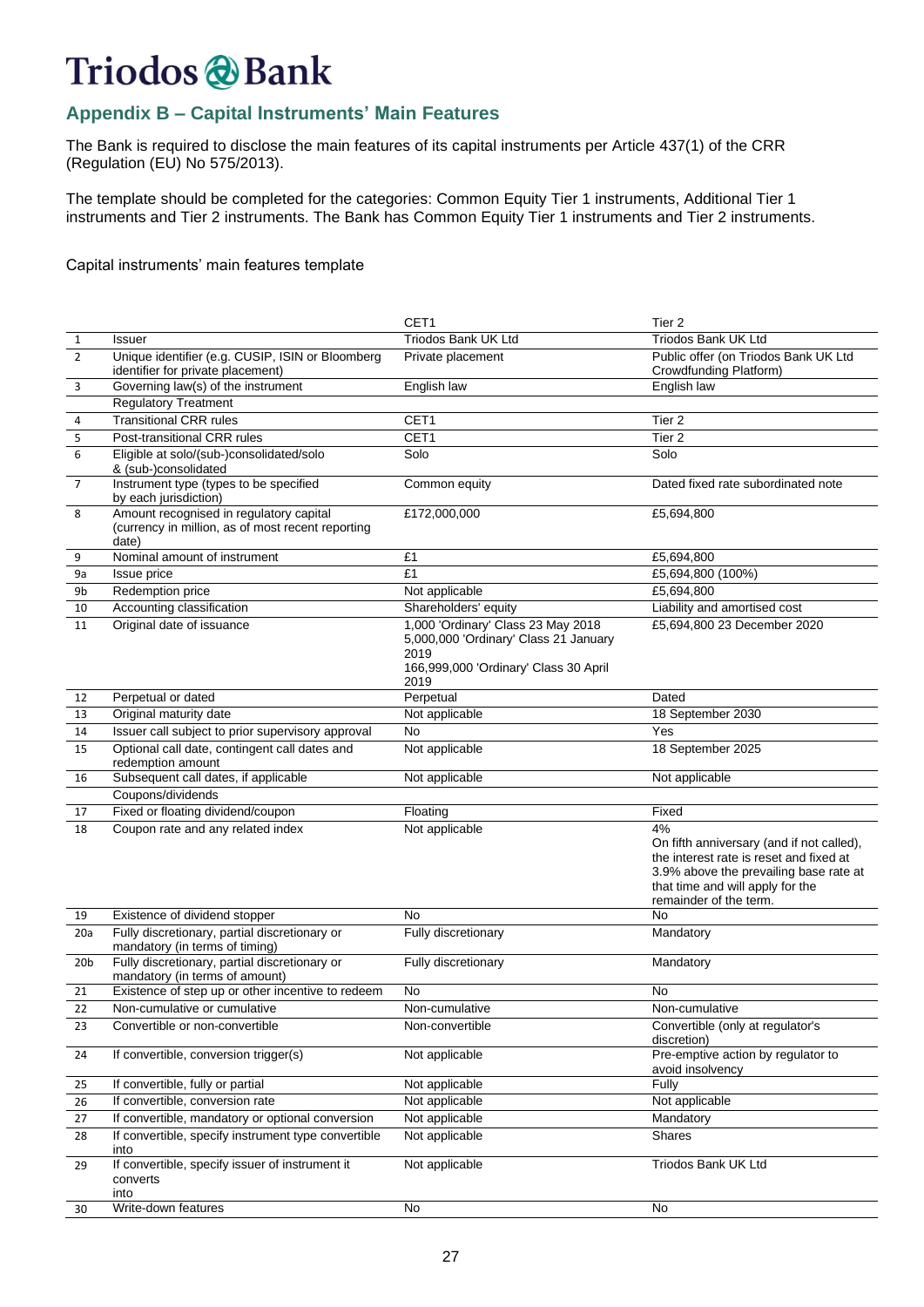# Triodos & Bank

| 31 | If write-down, write-down trigger(s)                                                                               | Not applicable         | Not applicable        |
|----|--------------------------------------------------------------------------------------------------------------------|------------------------|-----------------------|
| 32 | If write-down, full or partial                                                                                     | Not applicable         | Not applicable        |
| 33 | If write-down, permanent or temporary                                                                              | Not applicable         | Not applicable        |
| 34 | If temporary write-down, description of write-up<br>mechanism                                                      | Not applicable         | Not applicable        |
| 35 | Position in subordination hierachy in liquidation<br>(specify instrument type immediately senior to<br>instrument) | All subordinated notes | All other liabilities |
| 36 | Non-compliant transitioned features                                                                                | No                     | No                    |
| 37 | If yes, specify non-compliant features                                                                             | Not applicable         | Not applicable        |
|    |                                                                                                                    |                        |                       |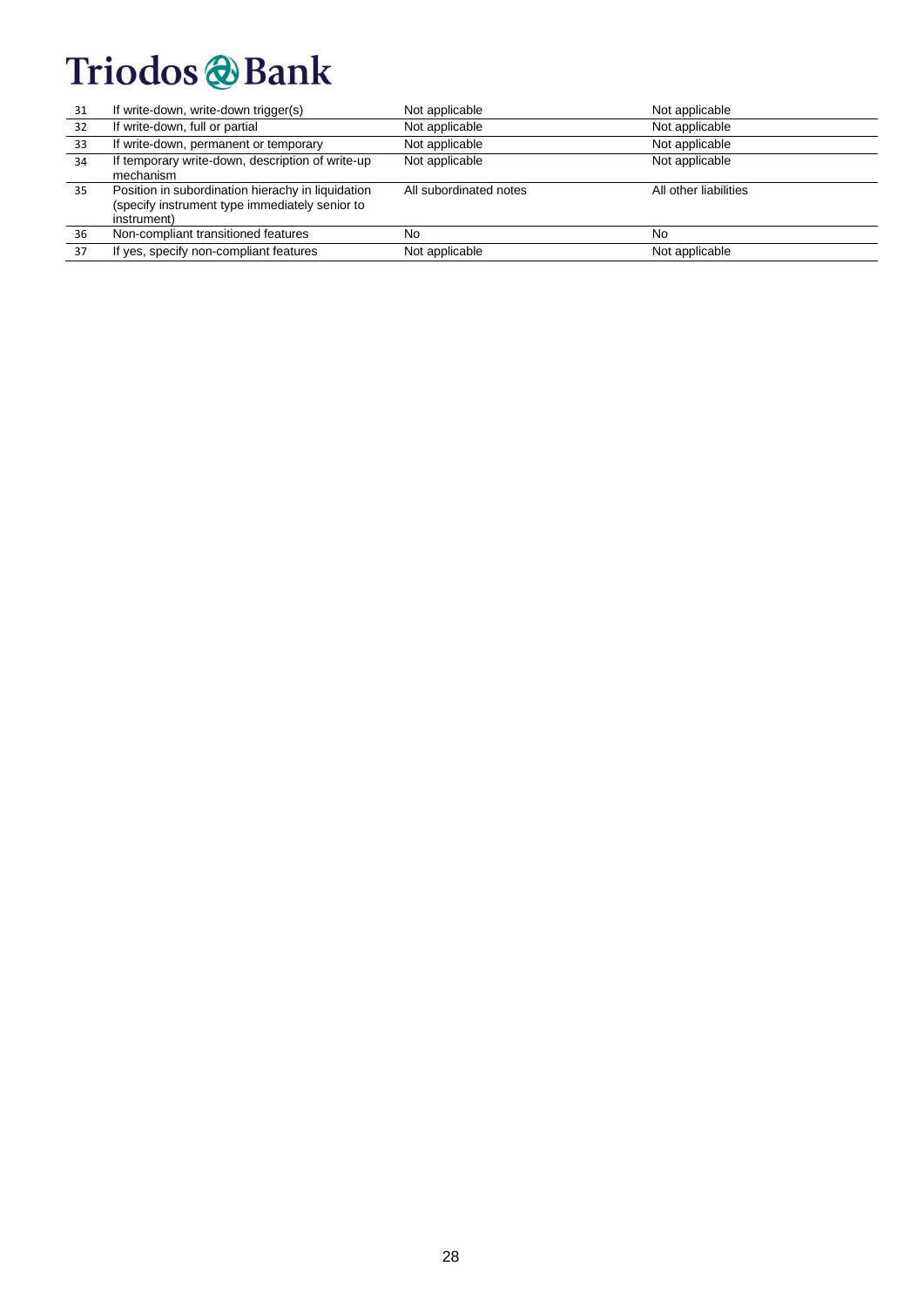#### <span id="page-28-0"></span>**Appendix C – Own Funds Disclosure**

The following own funds disclosure aims to reflect the detailed capital position of the Bank. The Bank is required to disclose the specific items on own funds described in points (d) and (e) of Article 437 (1) of Regulation (EU) No 575/2013.

|                 |                                                                                                                                                                                                                                                             | <b>Applicable</b><br>amount<br>31-Dec-21<br>£'000 |
|-----------------|-------------------------------------------------------------------------------------------------------------------------------------------------------------------------------------------------------------------------------------------------------------|---------------------------------------------------|
|                 | Common Equity Tier 1: (CET1) capital: instruments and reserves                                                                                                                                                                                              |                                                   |
| 1               | Capital instruments and the related share premium accounts<br>of which: Ordinary Shares                                                                                                                                                                     | 172,000                                           |
|                 | of which: Instrument type 2                                                                                                                                                                                                                                 | 172,000                                           |
|                 | of which: instrument type 3                                                                                                                                                                                                                                 |                                                   |
| 2               | Retained earnings                                                                                                                                                                                                                                           | 7,051                                             |
| 3               | Accumulated other comprehensive income (and other reserves)                                                                                                                                                                                                 |                                                   |
| За              | Funds for general banking risk                                                                                                                                                                                                                              |                                                   |
| 4               | Amount of qualifying items referred to in Article 484 (3) and the related share premium accounts<br>subject to phase out from CET1                                                                                                                          |                                                   |
| 5               | Minority interests (amount allowed in consolidated CET1)                                                                                                                                                                                                    |                                                   |
| 5a              | Independently reviewed interim profits net of any foreseeable charge or dividend                                                                                                                                                                            |                                                   |
| 6               | Common Equity Tier 1 (CET1) capital before regulatory adjustments (sum of rows 1 to 5a)                                                                                                                                                                     | 179,051                                           |
|                 |                                                                                                                                                                                                                                                             |                                                   |
| 7               | Common Equity Tier 1 (CET1) capital: regulatory adjustments<br>Additional value adjustments                                                                                                                                                                 |                                                   |
| 8               | Intangible assets (net of related tax liability)                                                                                                                                                                                                            | (1, 146)                                          |
| 9               | Empty set in the EU                                                                                                                                                                                                                                         |                                                   |
| 10              | Deferred tax assets that rely on future profitability excluding those arising from temporary<br>differences (net of related tax liability                                                                                                                   |                                                   |
| 11              | where the conditions in Article (38) are met)<br>Fair value reserves related to gains or losses on cash flow hedges                                                                                                                                         |                                                   |
| 12              | Negative amounts resulting from the calculation of expected loss amounts                                                                                                                                                                                    |                                                   |
| 13              | Any increase in equity that results from securitIsed assets                                                                                                                                                                                                 |                                                   |
| 14              | Gains or losses on liabilities valued at fair value resulting from changes in own credit standing                                                                                                                                                           |                                                   |
| 15              | Defined-benefit pension fund assets                                                                                                                                                                                                                         |                                                   |
| 16              | Direct and indirect holdings by an institution of own CET1 instruments                                                                                                                                                                                      |                                                   |
| 17              | Direct, indirect and synthetic holdings of the CET 1 instruments of financial sector entities where<br>those entities have reciprocal cross holdings with the institution designed to inflate artificially the<br>own funds of the institution              |                                                   |
| 18              | Direct, indirect and synthetic holdings by the institution of the CET1 instruments of financial sector<br>entities where the institution does not have a significant investment in those entities (amount above                                             |                                                   |
|                 | 10 % threshold and net of eligible short positions)                                                                                                                                                                                                         |                                                   |
| 19              | Direct, indirect and synthetic holdings by the institution of the CET1 instruments of financial sector<br>entities where the institution has a significant investment in those entities (amount above 10%<br>threshold and net of eligible short positions) |                                                   |
|                 |                                                                                                                                                                                                                                                             |                                                   |
| 20              | Empty set in the EU                                                                                                                                                                                                                                         |                                                   |
| 20a             | Exposure amount of the following items which qualify for a RW of 1250%, where the institution opts<br>for the deduction alternative                                                                                                                         |                                                   |
| 20 <sub>b</sub> | of which: qualifying holdings outside the financial sector                                                                                                                                                                                                  |                                                   |
| 20c             | of which: securitisation positions                                                                                                                                                                                                                          |                                                   |
| 20d             | of which: free deliveries                                                                                                                                                                                                                                   |                                                   |
| 21              | Deferred tax assets arising from temporary differences (amount above 10% threshold, net of related<br>tax liability where the conditions in Article 38 (3) are met)                                                                                         |                                                   |
| 22              | Amount exceeding the 15% threshold                                                                                                                                                                                                                          |                                                   |
| 23              | of which: direct and indirect holdings by the institution of the CET1 instruments of financial sector<br>entities where the institution has a significant investment in those entities                                                                      |                                                   |
| 24              | Empty set in the EU                                                                                                                                                                                                                                         |                                                   |
| 25<br>25a       | of which: deferred tax assets arising from temporary differences<br>Losses for the current financial year                                                                                                                                                   |                                                   |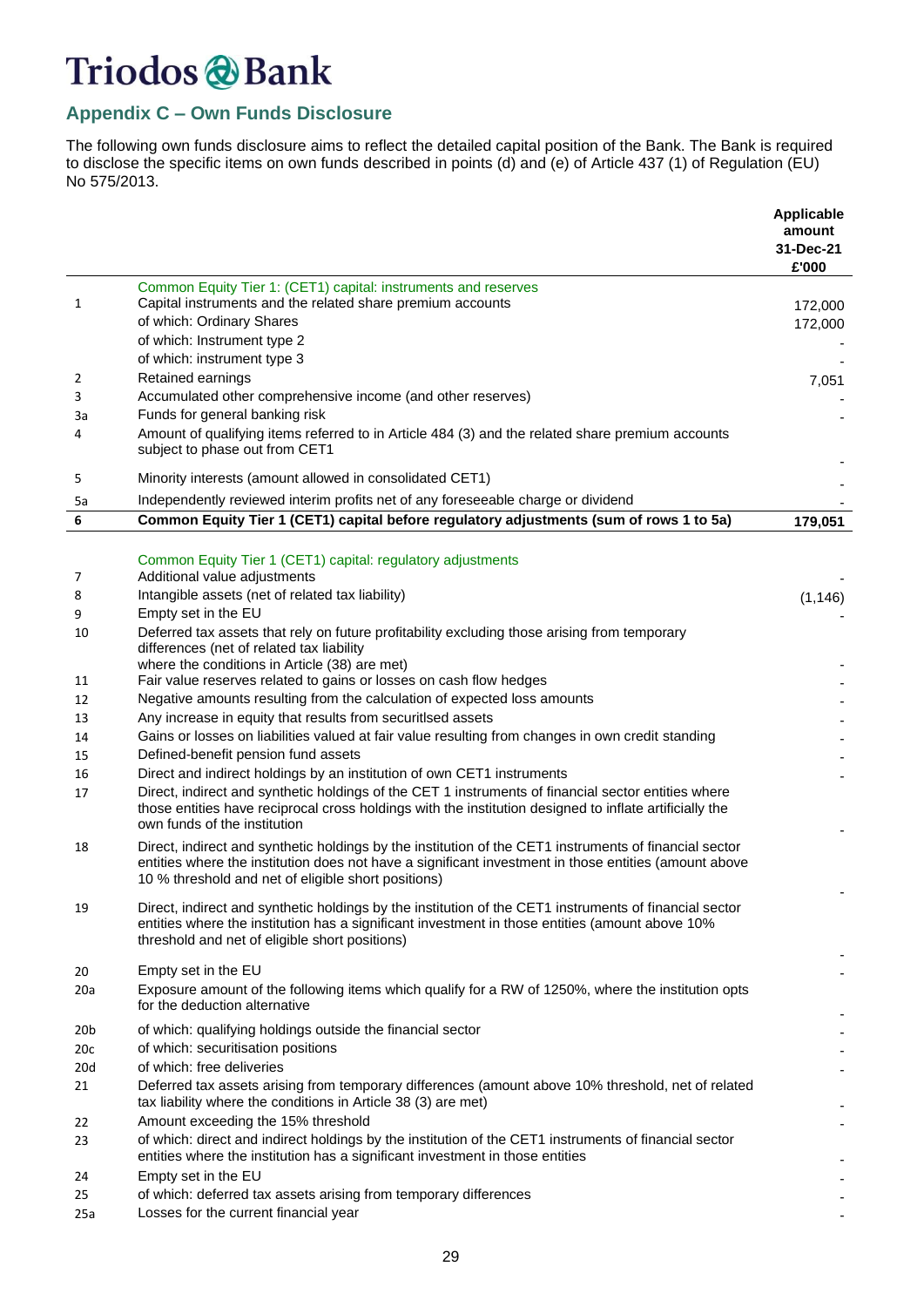| 26a<br>27<br>28      | Foreseeable tax charges relating to CET1 items<br>Qualifying AT1 deductions that exceed the AT1 capital of the institution<br>Total regulatory adjustments to Common Equity Tier 1 (CET1) (sum of rows 7 to 20a, 21, 22<br>and 25a to 27)                                                                                                                                                            |          |  |  |  |
|----------------------|------------------------------------------------------------------------------------------------------------------------------------------------------------------------------------------------------------------------------------------------------------------------------------------------------------------------------------------------------------------------------------------------------|----------|--|--|--|
| 29                   | Common Equity Tier 1 (CET1) capital (row 6 minus row 28)                                                                                                                                                                                                                                                                                                                                             | (1, 146) |  |  |  |
|                      |                                                                                                                                                                                                                                                                                                                                                                                                      | 177,905  |  |  |  |
| 30<br>31<br>32<br>33 | Additional Tier 1 (AT1) capital: instruments<br>Capital instruments and the related share premium accounts<br>of which: classified as equity under applicable accounting standards<br>of which: classified as liabilities under applicable accounting standards<br>Amount of qualifying items referred to in Article 484 (4) and the related share premium accounts<br>subject to phase out from AT1 |          |  |  |  |
| 34                   | Qualifying Tier 1 capital included in consolidated AT1 capital (including minority interests not<br>included in row 5) issued by subsidiaries and held by third parties                                                                                                                                                                                                                              |          |  |  |  |
| 35                   | of which: instruments issued by subsidiaries subject to phase out                                                                                                                                                                                                                                                                                                                                    |          |  |  |  |
| 36                   | Additional Tier 1 (AT1) capital before regulatory adjustments (sum of rows 30, 33 and 34)                                                                                                                                                                                                                                                                                                            | $\sim$   |  |  |  |
| 37<br>38             | Additional Tier 1 (AT1) capital: regulatory adjustments<br>Direct and indirect holdings by an institution of own AT1 instruments<br>Direct, indirect and synthetic holdings of the AT1 instruments of financial sector entities where those<br>entities have reciprocal cross holdings with the institution designed to inflate artificially the own<br>funds of the institution                     |          |  |  |  |
| 39                   | Direct, indirect and synthetic holdings of the AT1 instruments of financial sector entities where the<br>institution does not have a significant investment in those entities (amount above 10% threshold and<br>net of eligible short positions)                                                                                                                                                    |          |  |  |  |
| 40                   | Direct, indirect and synthetic holdings by the institution of the AT1 instruments of financial sector<br>entities where the institution has a significant investment in those entities (net of eligible short<br>positions)                                                                                                                                                                          |          |  |  |  |
| 41                   | Empty set in the EU                                                                                                                                                                                                                                                                                                                                                                                  |          |  |  |  |
| 42                   | Qualifying T2 deductions that exceed the T2 capital of the institution                                                                                                                                                                                                                                                                                                                               |          |  |  |  |
| 43<br>44             | Total regulatory adjustments to Additional Tier 1 (AT1) capital (sum of rows 37 to 42)<br>Additional Tier 1 (AT1) capital (row 36 minus 43)                                                                                                                                                                                                                                                          |          |  |  |  |
| 45                   | Tier 1 capital (T1 = CET1 + AT1) (sum of row 29 and row 44)                                                                                                                                                                                                                                                                                                                                          | 177,905  |  |  |  |
|                      |                                                                                                                                                                                                                                                                                                                                                                                                      |          |  |  |  |
| 46<br>47             | Tier 2 (T2) capital: instruments and provisions<br>Capital instruments and the related share premium accounts<br>Amount of qualifying items referred to in Article 484 (5) and the related share premium accounts<br>subject to phase out from T2                                                                                                                                                    | 5,695    |  |  |  |
| 48                   | Qualifying own funds instruments included in consolidated T2 capital (including minority interests<br>and AT1 instruments not included in rows 5 or 34) issued by subsidiaries and held by third parties                                                                                                                                                                                             |          |  |  |  |
| 49                   | of which: instruments issued by subsidiaries subject to phase out                                                                                                                                                                                                                                                                                                                                    |          |  |  |  |
| 50                   | Credit risk adjustments                                                                                                                                                                                                                                                                                                                                                                              |          |  |  |  |
| 51                   | Tier 2 (T2) capital before regulatory adjustments                                                                                                                                                                                                                                                                                                                                                    | 5,695    |  |  |  |
| 52<br>53             | Tier 2 (T2) capital: regulatory adjustments<br>Direct and indirect holdings by an institution of own T2 instruments and subordinated loans<br>Holdings of the T2 instruments and subordinated loans of financial sector entities where those                                                                                                                                                         |          |  |  |  |
|                      | entities have reciprocal cross holdings with the institution designed to inflate artificially the own<br>funds of the institution                                                                                                                                                                                                                                                                    |          |  |  |  |
| 54                   | Direct and indirect holdings of the T2 instruments and subordinated loans of financial sector entities<br>where the Institution does not have a significant investment in those entities (amount above 10%<br>threshold and net of eligible short positions)                                                                                                                                         |          |  |  |  |
| 55                   | Direct and indirect holdings by the institution of the T2 instruments and subordinated loans of<br>financial sector entities where the institution has a significant investment in those entities (net of<br>eligible short positions)                                                                                                                                                               |          |  |  |  |
| 56                   | Empty set in the EU                                                                                                                                                                                                                                                                                                                                                                                  |          |  |  |  |
| 57                   | Total regulatory adjustments to Tier 2 (T2) capital (sum of rows 52 to 56)                                                                                                                                                                                                                                                                                                                           |          |  |  |  |
| 58                   | Tier 2 (T2) capital (row 51 minus row 57)                                                                                                                                                                                                                                                                                                                                                            | 5,695    |  |  |  |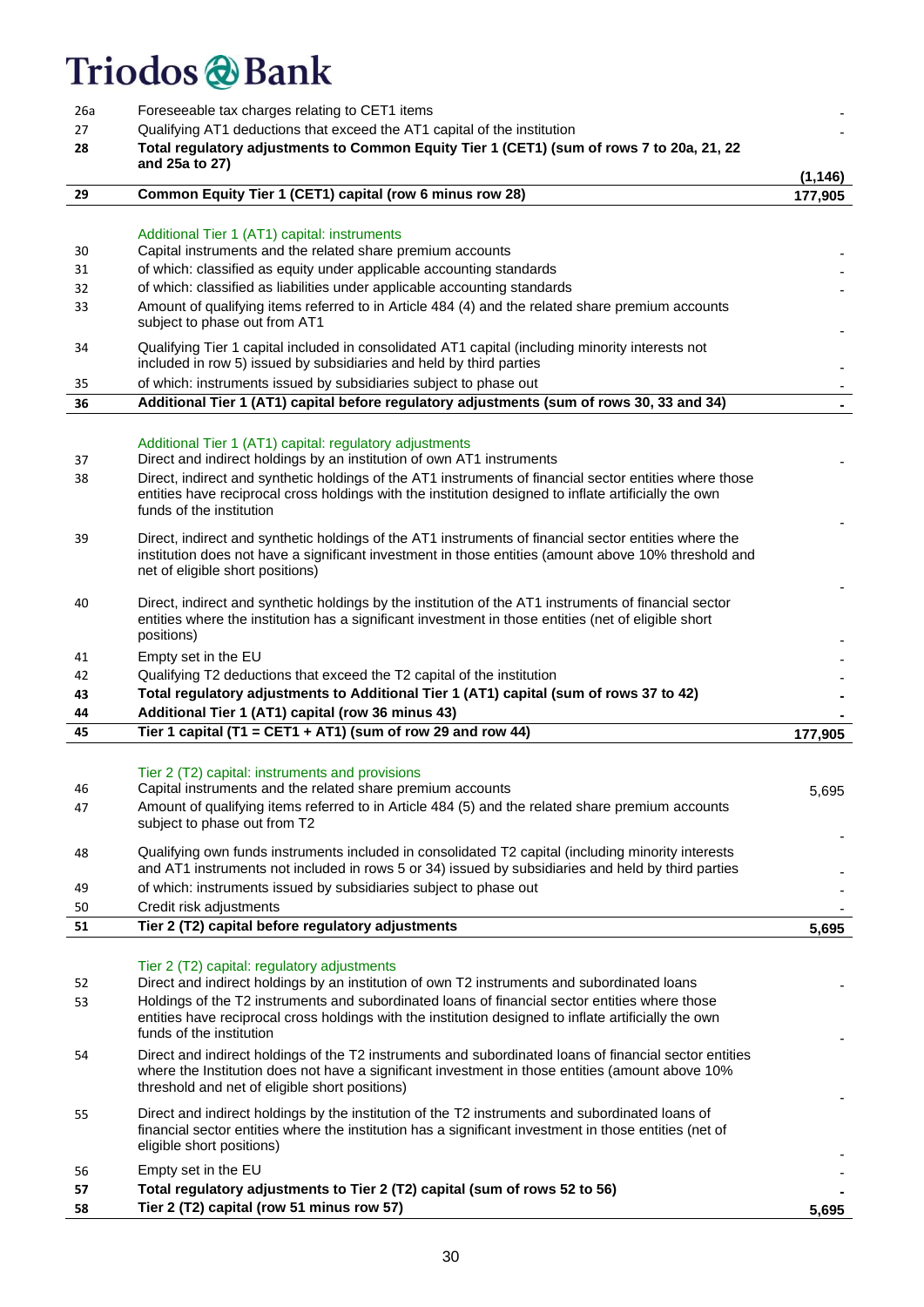| 59  | Total capital (TC = T1 + T2) (sum of row 45 and row 58)                                                                                                                                                                                                                                               | 183,600 |
|-----|-------------------------------------------------------------------------------------------------------------------------------------------------------------------------------------------------------------------------------------------------------------------------------------------------------|---------|
| 60  | <b>Total risk weighted assets</b>                                                                                                                                                                                                                                                                     | 840,391 |
|     |                                                                                                                                                                                                                                                                                                       |         |
|     | Capital ratios and buffers                                                                                                                                                                                                                                                                            |         |
| 61  | Common Equity Tier 1 (as a percentage of total risk exposure amount)                                                                                                                                                                                                                                  | 21.2%   |
| 62  | Tier 1 (as a percentage of total risk exposure amount)                                                                                                                                                                                                                                                | 21.2%   |
| 63  | Total capital (as a percentage of total risk exposure amount)                                                                                                                                                                                                                                         | 21.8%   |
| 64  | Institution specific buffer requirement (CET1 requirement in accordance with article 92 (1) (a) plus<br>capital conservation and countercyclical buffer requirements, plus systemic risk buffer, plus<br>systemically important institution buffer expressed as a percentage of risk exposure amount) |         |
| 65  | of which: capital conservation buffer requirement                                                                                                                                                                                                                                                     | 2.5%    |
| 66  | of which: countercyclical buffer requirement                                                                                                                                                                                                                                                          |         |
| 67  | of which: systemic risk buffer requirement                                                                                                                                                                                                                                                            |         |
| 67a | of which: Global Systemically Important Institution (G-SII) or Other Systemically Important Institution<br>$(0-S11)$ buffer                                                                                                                                                                           |         |
| 68  | Common Equity Tier 1 available to meet buffers (as a percentage of risk exposure amount)                                                                                                                                                                                                              | 16.7%   |
| 69  | [non relevant in EU regulation]                                                                                                                                                                                                                                                                       |         |
| 70  | [non relevant in EU regulation]                                                                                                                                                                                                                                                                       |         |
| 71  | [non relevant in EU regulation]                                                                                                                                                                                                                                                                       |         |
|     |                                                                                                                                                                                                                                                                                                       |         |
| 72  | Amounts below the thresholds for deduction (before risk weighting)<br>Direct and indirect holdings of the capital of financial sector entities where the institution does not<br>have a significant investment in those entities (amounts below 10% threshold and net of eligible<br>short positions) | 17,790  |
| 73  | Direct and indirect holdings by the institution of the CET1 Instruments of financial sector entities<br>where the institution has a significant investment in those entities (amount below 10% threshold and<br>net of eligible short positions)                                                      |         |
| 74  | Empty set in the EU                                                                                                                                                                                                                                                                                   |         |
| 75  | Deferred tax assets arising from temporary differences (amounts below 10% threshold, net of<br>related tax liability where the conditions in Article 38 (3) are met)                                                                                                                                  |         |
|     |                                                                                                                                                                                                                                                                                                       |         |
| 76  | Applicable caps on the inclusion of provisions in Tier 2<br>Credit risk adjustments included in T2 in respect of exposures subject to standardised approach<br>(prior to the application of the cap)                                                                                                  |         |
| 77  | Cap on inclusion of credit risk adjustments in T2 under standardised approach                                                                                                                                                                                                                         |         |
| 78  | Credit risk adjustments included in 12 in respect of exposures subject to internal ratings-based<br>approach (prior to the application of the cap)                                                                                                                                                    |         |
| 79  | Cap for inclusion of credit risk adjustments in T2 under internal ratings-based approach                                                                                                                                                                                                              |         |
|     | Capital instruments subject to phase-out arrangements (only applicable between 1 Jan 2014 and 1<br>Jan 2022)                                                                                                                                                                                          |         |
| 80  | - Current cap on CET1 instruments subject to phase out arrangements                                                                                                                                                                                                                                   |         |
| 81  | - Amount excluded from CET1 due to cap (excess over cap after redemptions and maturities)                                                                                                                                                                                                             |         |
| 82  | - Current cap on AT1 instruments subject to phase out arrangements                                                                                                                                                                                                                                    |         |
| 83  | - Amount excluded from AT1 due to cap (excess over cap after redemptions and maturities)                                                                                                                                                                                                              |         |
| 84  | - Current cap on T2 instruments subject to phase out arrangements                                                                                                                                                                                                                                     |         |
| 85  | - Amount excluded from T2 due to cap (excess over cap after redemptions and maturities)                                                                                                                                                                                                               |         |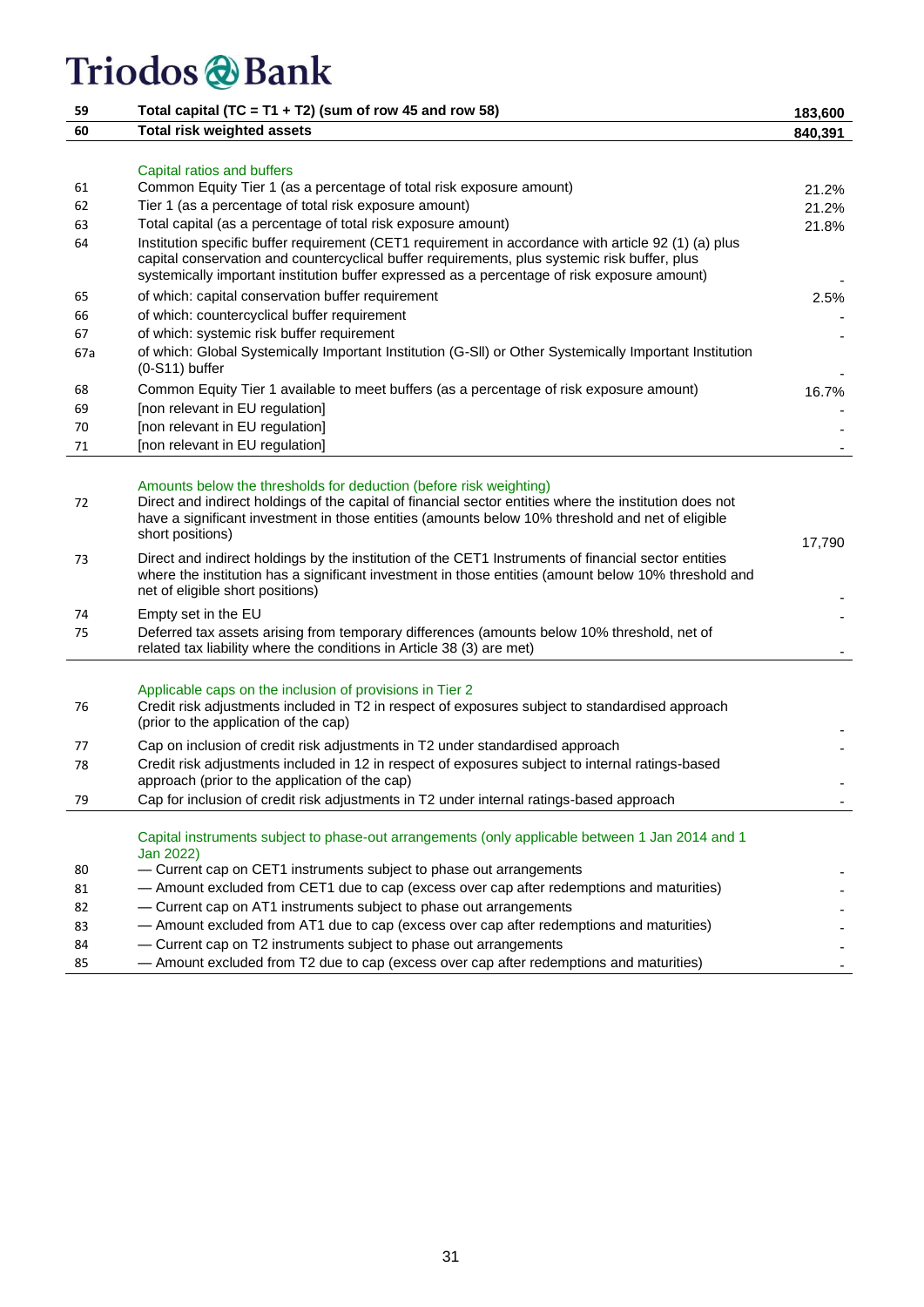### Triodos & Bank

<span id="page-31-0"></span>**Appendix D – Disclosure in Relation To The Requirement for a Countercyclical Capital Buffer**

Table 20 – Geographical distribution of credit exposures relevant for the calculation of the countercyclical capital buffer

n,

|                                                        | <b>General credit</b><br>exposures |                       | <b>Trading book</b><br>exposures                     |                                                          |                      | <b>Securitisation</b><br>exposures |                                       | Own funds requirements                 |                                       |             |                                |                             |
|--------------------------------------------------------|------------------------------------|-----------------------|------------------------------------------------------|----------------------------------------------------------|----------------------|------------------------------------|---------------------------------------|----------------------------------------|---------------------------------------|-------------|--------------------------------|-----------------------------|
| 31 December 2021                                       | Exposure value<br>for SA           | Exposure value<br>IRB | short position of<br>Sum of long and<br>trading book | Value of trading book<br>exposure for internal<br>models | value<br>Exposure va | Exposure value<br>IRB              | Of which: general<br>credit exposures | book<br>Of which: trading<br>exposures | Of which: securitisation<br>exposures | Total       | Own funds requirements weights | Countercyclical buffer rate |
|                                                        | 010                                | 020                   | 030                                                  | 040                                                      | 050                  | 060                                | 070                                   | 080                                    | 090                                   | 100         | 110                            | 120                         |
|                                                        | £'000                              | £'000                 | £'000                                                | £'000                                                    | £'000                | £'000                              | £'000                                 | £'000                                  | £'000                                 | £'000       | $\%$                           | $\%$                        |
| (AU) Australia                                         | 3                                  |                       |                                                      |                                                          |                      |                                    | $\mathbf 0$                           |                                        |                                       | 0           | 0                              | $\Omega$                    |
| (CA) Canada                                            |                                    |                       |                                                      |                                                          |                      |                                    | 0                                     |                                        |                                       | 0           | 0                              | 0                           |
| (DE) Federal Republic<br>of Germany<br>(DK) Kingdom of | 0                                  |                       |                                                      |                                                          |                      |                                    | $\mathbf 0$                           |                                        |                                       | 0           | $\mathbf 0$<br>$\mathbf 0$     | 0<br>0                      |
| Denmark                                                | 2,492                              |                       |                                                      |                                                          |                      |                                    | 112                                   |                                        |                                       | 112         |                                |                             |
| (ES) Kingdom of Spain                                  | 1                                  |                       |                                                      |                                                          |                      |                                    | 0                                     |                                        |                                       | $\mathbf 0$ | 0                              | $\mathbf 0$                 |
| (FR) French Republic                                   | 2                                  |                       |                                                      |                                                          |                      |                                    | 0                                     |                                        |                                       | 0           | 0                              | 0                           |
| (GB) Great Britain and                                 |                                    |                       |                                                      |                                                          |                      |                                    |                                       |                                        |                                       |             |                                | 0                           |
| Northern Ireland                                       | 1,260,013                          |                       |                                                      |                                                          |                      |                                    | 61,958                                |                                        |                                       | 61,958      | 98                             |                             |
| (IE) Ireland                                           | 25,346                             |                       |                                                      |                                                          |                      |                                    | 1,259                                 |                                        |                                       | 1,259       | 2                              | 0                           |
| (IT) Italian Republic                                  | 1                                  |                       |                                                      |                                                          |                      |                                    | 0                                     |                                        |                                       | 0           | $\mathbf 0$                    | 0                           |
| (NL) Kingdom of<br>Netherlands<br>(SE) Kingdom of      | 0                                  |                       |                                                      |                                                          |                      |                                    | 0                                     |                                        |                                       | 0           | 0<br>$\mathbf 0$               | $\mathbf 0$<br>0            |
| Sweden                                                 | 0                                  |                       |                                                      |                                                          |                      |                                    | 0                                     |                                        |                                       | 0           |                                |                             |
| <b>Total</b>                                           | 1,287,860                          |                       |                                                      |                                                          |                      |                                    | 63,330                                |                                        | -                                     | 63,330      | 100%                           | 0%                          |

#### Table 21 - Amount of institution-specific countercyclical capital buffer

|                                                                         | 31-Dec-21 |
|-------------------------------------------------------------------------|-----------|
| Total risk exposure amount (£'000)                                      | 840.391   |
| Institution specific countercyclical capital buffer rate (%)            | $0.0\%$   |
| Institution specific countercyclical capital buffer requirement (£'000) |           |